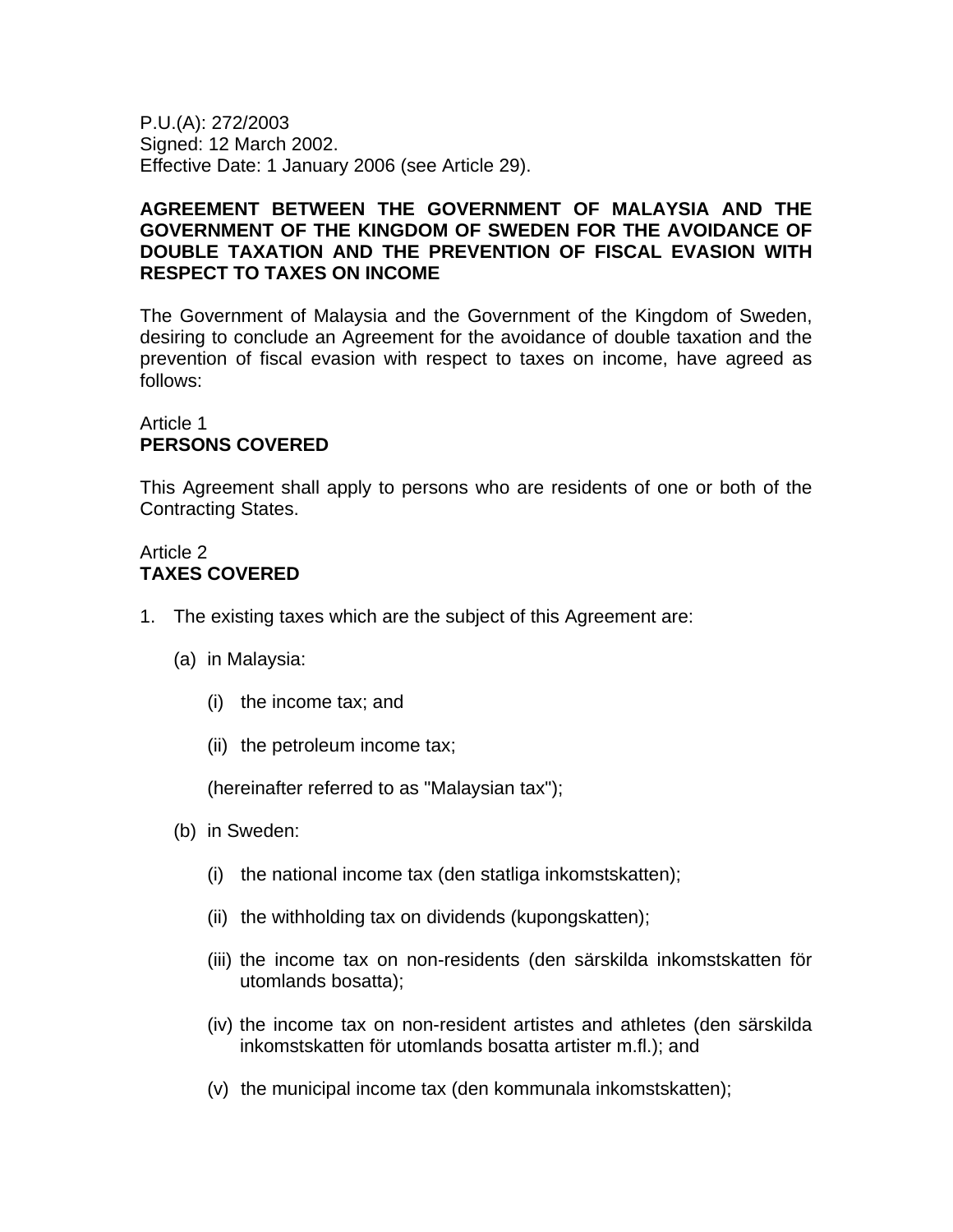## (hereinafter referred to as "Swedish tax").

 2. This Agreement shall apply also to any identical or substantially similar taxes on income which are imposed after the date of signature of this Agreement in addition to, or in place of, the existing taxes. The competent authorities of the Contracting States shall notify each other of important changes which have been made in their respective taxation laws.

### Article 3 **GENERAL DEFINITIONS**

- 1. For the purposes of this Agreement, unless the context otherwise requires:
	- (a) the term "Malaysia" means the territories of the Federation of Malaysia, the territorial waters of Malaysia and the sea-bed and subsoil of the territorial waters, and includes any area extending beyond the limits of the territorial waters of Malaysia, and the sea-bed and subsoil of any such area, which has been or may hereafter be designated under the laws of Malaysia and in accordance with international law as an area over which Malaysia has sovereign rights for the purposes of exploring and exploiting the natural resources, whether living or non-living;
	- (b) the term "Sweden" means the Kingdom of Sweden and, when used in a geographical sense, includes the national territory, the territorial sea of Sweden as well as other maritime areas over which Sweden in accordance with international law exercises sovereign rights or jurisdiction;
	- (c) the terms "a Contracting State" and "the other Contracting State" mean Malaysia or Sweden as the context requires;
	- (d) the term "person" includes an individual, a company and any other body of persons;
	- (e) the term "company" means any body corporate or any entity which is treated as a body corporate for tax purposes;
	- (f) the terms "enterprise of a Contracting State" and "enterprise of the other Contracting State" mean respectively an enterprise carried on by a resident of a Contracting State and an enterprise carried on by a resident of the other Contracting State;
	- (g) the term "national" means:
		- (i) any individual possessing the citizenship of a Contracting State;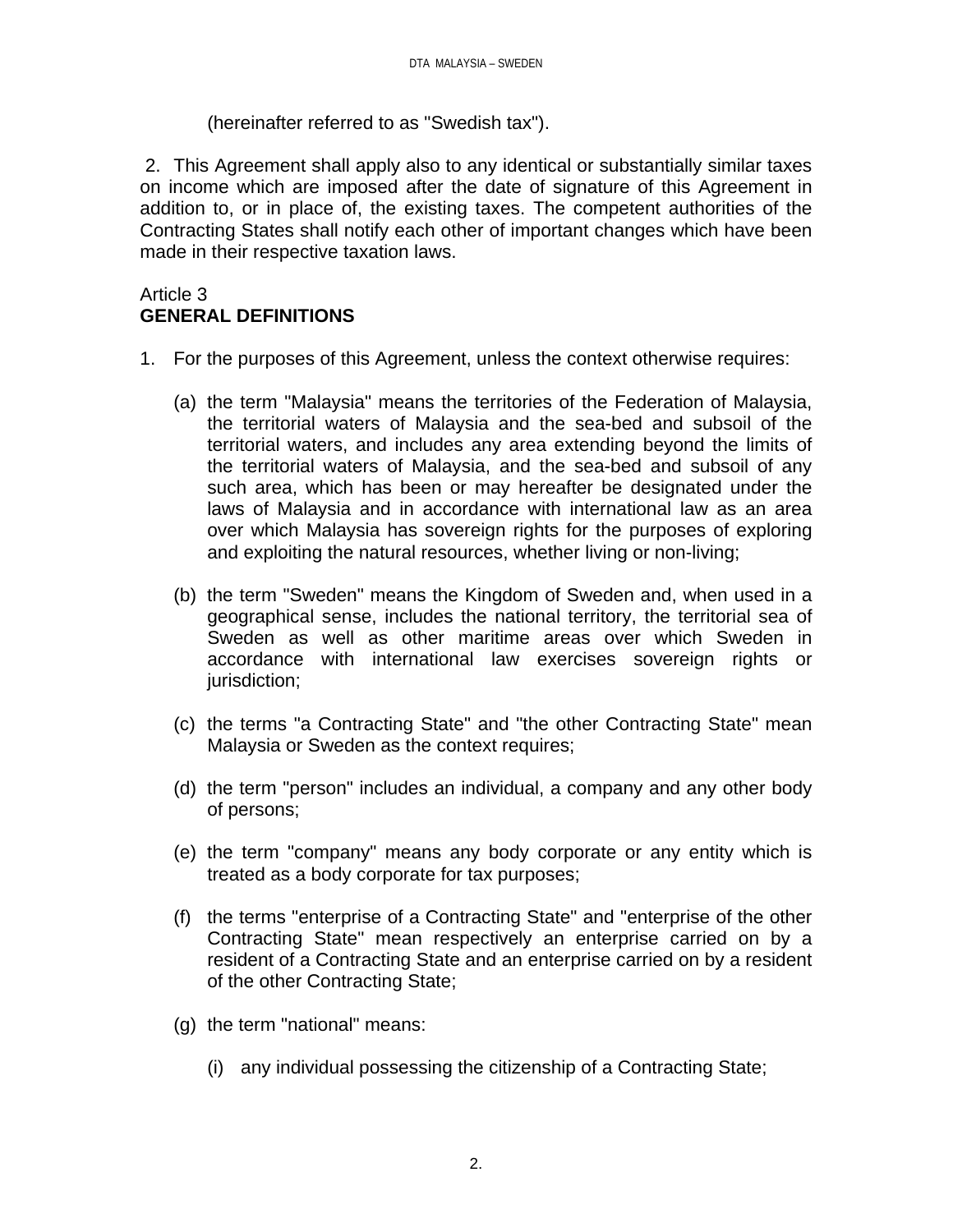- (ii) any legal person, partnership or association deriving its status as such from the laws in force in a Contracting State;
- (h) the term "international traffic" means any transport by a ship or aircraft operated by an enterprise of a Contracting State, except when the ship or aircraft is operated solely between places in the other Contracting State;
- (i) the term "competent authority" means:
	- (i) in the case of Malaysia, the Minister of Finance or his authorised representative; and
	- (ii) in the case of Sweden, the Minister of Finance, his authorised representative or the authority which is designated as a competent authority for the purpose of this Agreement.

2. As regards the application of this Agreement at any time by a Contracting State, any term not defined therein shall, unless the context otherwise requires, have the meaning that it has at that time under the law of that State for the purposes of the taxes to which this Agreement applies, any meaning under the applicable tax laws of that State prevailing over a meaning given to the term under other laws of that State.

## Article 4 **RESIDENT**

1. For the purposes of this Agreement, the term "resident of a Contracting State" means any person who, under the tax laws of that State, is liable to tax therein by reason of his domicile, residence, place of management or any other criterion of a similar nature, and also includes that State and a political subdivision, a local authority and any statutory body or governmental agency thereof. However, in the case of a partnership or estate the term applies only to the extent that the income derived by such partnership or estate is subject to tax in that State as the income of a resident, either in its hands or in the hands of its partners or beneficiaries.

2. Where by reason of the provisions of paragraph 1 an individual is a resident of both Contracting States, then his status shall be determined as follows:

(a) he shall be deemed to be a resident only of the State in which he has a permanent home available to him; if he has a permanent home available to him in both States, he shall be deemed to be a resident only of the State with which his personal and economic relations are closer (centre of vital interests);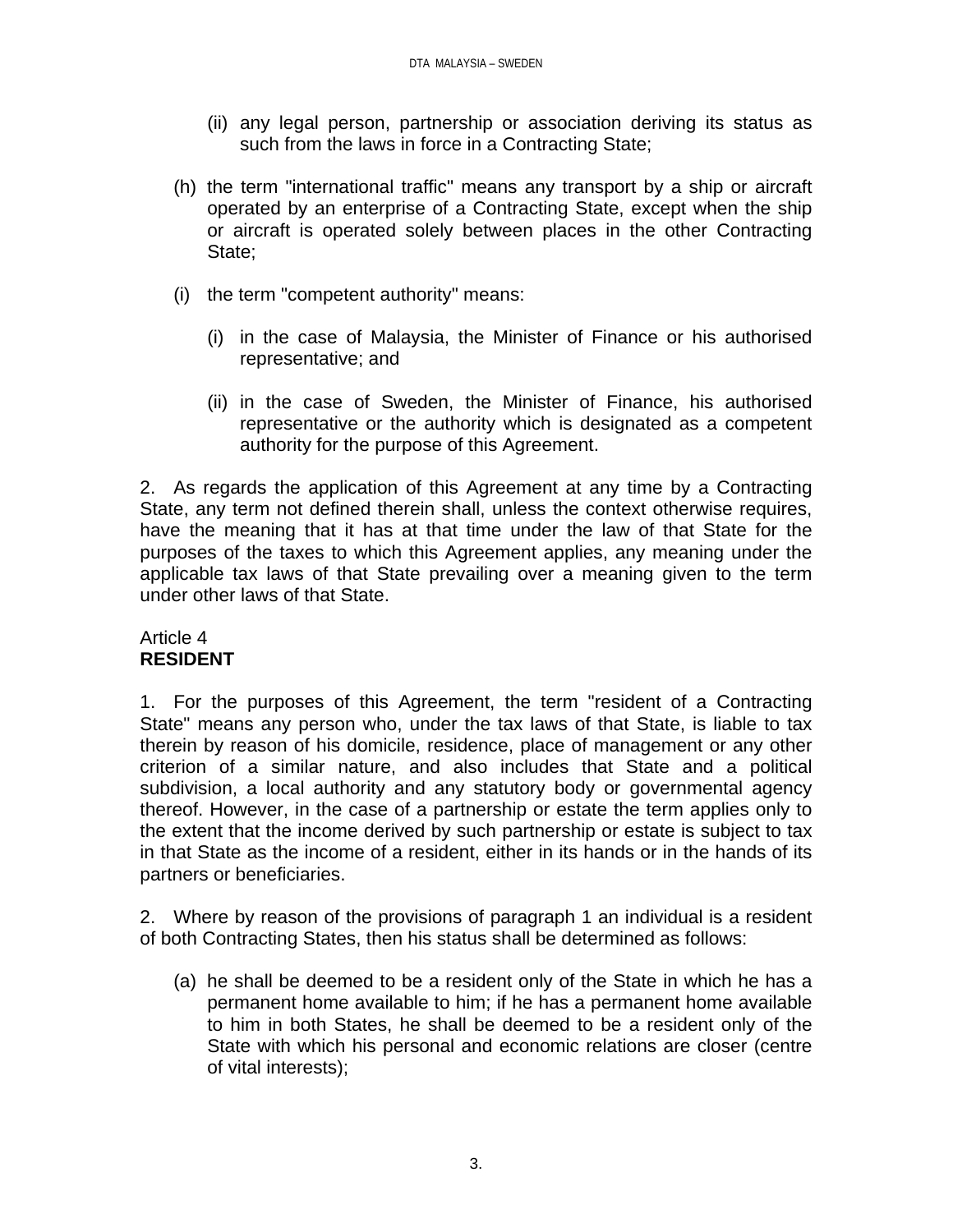- (b) if the State in which he has his centre of vital interests cannot be determined, or if he has not a permanent home available to him in either State, he shall be deemed to be a resident only of the State in which he has an habitual abode;
- (c) if he has an habitual abode in both States or in neither of them, he shall be deemed to be a resident only of the State of which he is a national;
- (d) if he is a national of both States or of neither of them, the competent authorities of the Contracting States shall settle the question by mutual agreement.

3. Where by reason of the provisions of paragraph 1 a person other than an individual is a resident of both Contracting States, the competent authorities of the Contracting States shall endeavour to settle the question by mutual agreement.

# Article 5

# **PERMANENT ESTABLISHMENT**

1. For the purposes of this Agreement, the term "permanent establishment" means a fixed place of business through which the business of an enterprise is wholly or partly carried on.

- 2. The term "permanent establishment" includes especially:
	- (a) a place of management;
	- (b) a branch;
	- (c) an office;
	- (d) a factory;
	- (e) a workshop; and
	- (f) a mine, an oil or gas well, a quarry or any other place of extraction of natural resources.

3. A building site or construction, installation or assembly project constitutes a permanent establishment only if it lasts more than 12 months.

4. Notwithstanding the preceding provisions of this Article, the term "permanent establishment" shall be deemed not to include: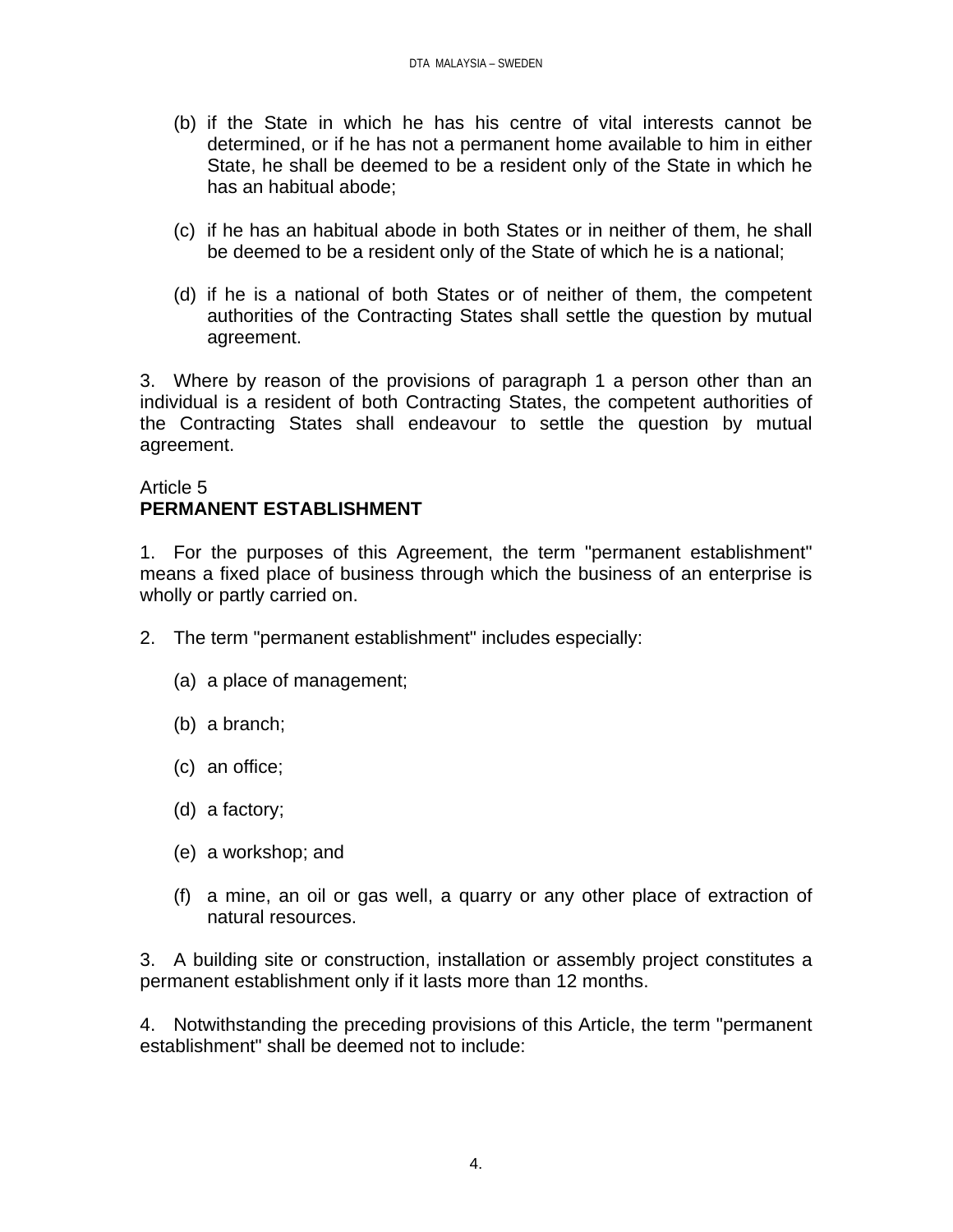- (a) the use of facilities solely for the purpose of storage, display or delivery of goods or merchandise belonging to the enterprise;
- (b) the maintenance of a stock of goods or merchandise belonging to the enterprise solely for the purpose of storage, display or delivery;
- (c) the maintenance of a stock of goods or merchandise belonging to the enterprise solely for the purpose of processing by another enterprise;
- (d) the maintenance of a fixed place of business solely for the purpose of purchasing goods or merchandise, or of collecting information, for the enterprise;
- (e) the maintenance of a fixed place of business solely for the purpose of carrying on, for the enterprise, any other activity of a preparatory or auxiliary character;
- (f) the maintenance of a fixed place of business solely for any combination of activities mentioned in sub-paragraphs (a) to (e), provided that the overall activity of the fixed place of business resulting from this combination is of a preparatory or auxiliary character.

5. An enterprise of a Contracting State shall be deemed to have a permanent establishment in the other Contracting State if it carries on supervisory activities in that other State for more than six months in connection with a building site or a construction, installation or assembly project which is being undertaken in that other State.

6. Notwithstanding the provisions of paragraphs 1 and 2, where a person - other than an agent of an independent status to whom paragraph 7 applies -- is acting in a Contracting State on behalf of an enterprise of the other Contracting State, that enterprise shall be deemed to have a permanent establishment in the first-mentioned Contracting State in respect of any activities which that person undertakes for the enterprise, if such a person:

- (a) has, and habitually exercises in that State an authority to conclude contracts in the name of the enterprise, unless the activities of such a person are limited to those mentioned in paragraph 4 which, if exercised through a fixed place of business, would not make this fixed place of business a permanent establishment under the provisions of that paragraph; or
- (b) maintains in the first-mentioned State a stock of goods or merchandise belonging to the enterprise from which he regularly receives and fills orders on behalf of the enterprise.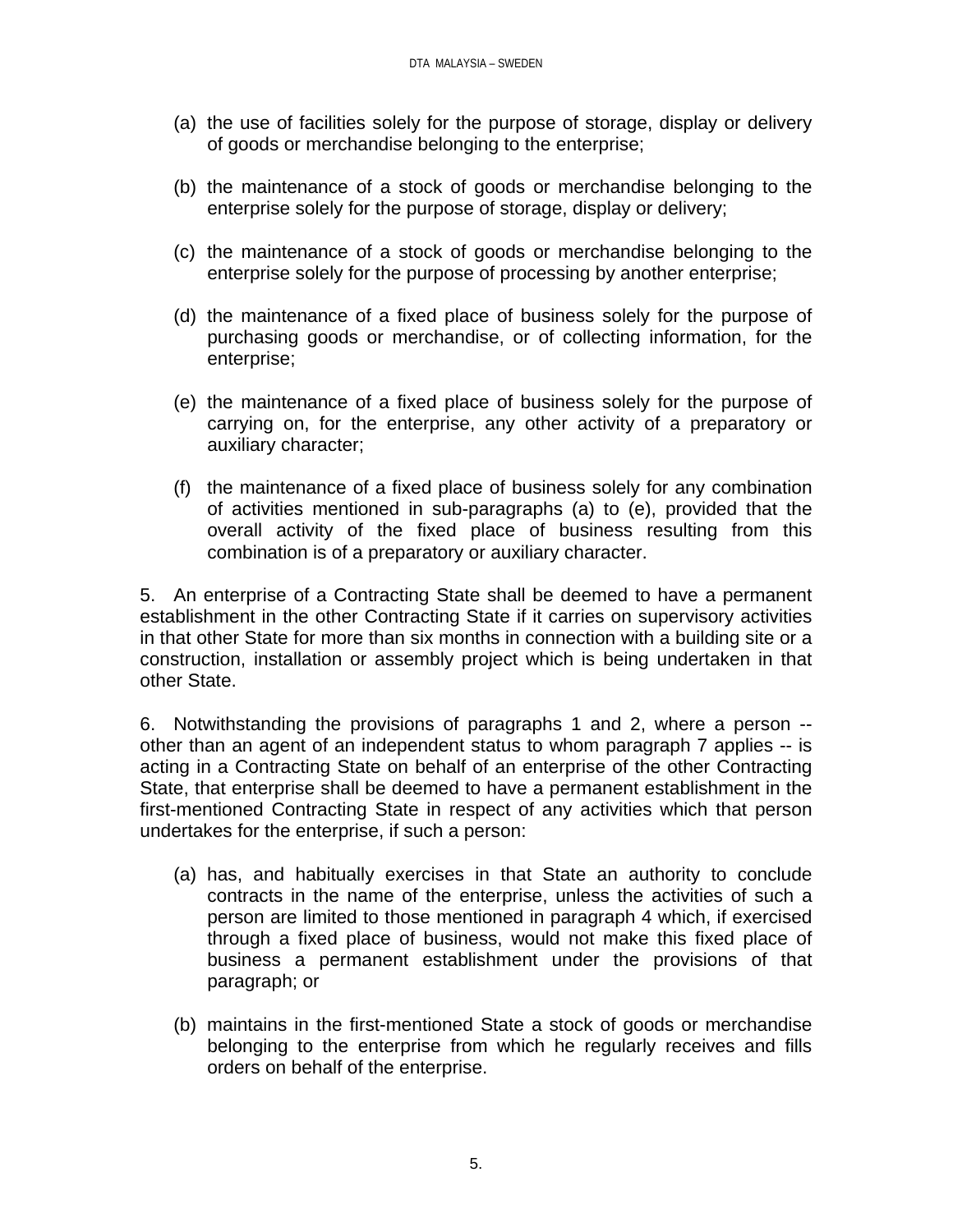7. An enterprise of a Contracting State shall not be deemed to have a permanent establishment in the other Contracting State merely because it carries on business in that other State through a broker, general commission agent or any other agent of an independent status, provided that such persons are acting in the ordinary course of their business.

8. The fact that a company which is a resident of a Contracting State controls or is controlled by a company which is a resident of the other Contracting State, or which carries on business in that other State (whether through a permanent establishment or otherwise), shall not of itself constitute either company a permanent establishment of the other.

## Article 6

# **INCOME FROM IMMOVABLE PROPERTY**

1. Income derived by a resident of a Contracting State from immovable property (including income from agriculture or forestry) situated in the other Contracting State may be taxed in that other State.

2. (a) The term "immovable property" shall, subject to the provisions of subparagraphs (b) and (c), have the meaning which it has under the law of the Contracting State in which the property in question is situated.

(b) The term "immovable property" shall in any case include buildings, property accessory to immovable property, livestock and equipment used in agriculture and forestry, rights to which the provisions of general law respecting landed property apply, usufruct of immovable property and rights to variable or fixed payments as consideration for the working of, or the right to work, mineral deposits, sources and other natural resources.

(c) Ships, boats and aircraft shall not be regarded as immovable property.

3. The provisions of paragraph 1 shall apply to income derived from the direct use, letting, or use in any other form of immovable property.

4. The provisions of paragraphs 1 and 3 shall also apply to the income from immovable property of an enterprise and to income from immovable property used for the performance of independent personal services.

## Article 7 **BUSINESS PROFITS**

1. The profits of an enterprise of a Contracting State shall be taxable only in that State unless the enterprise carries on business in the other Contracting State through a permanent establishment situated therein. If the enterprise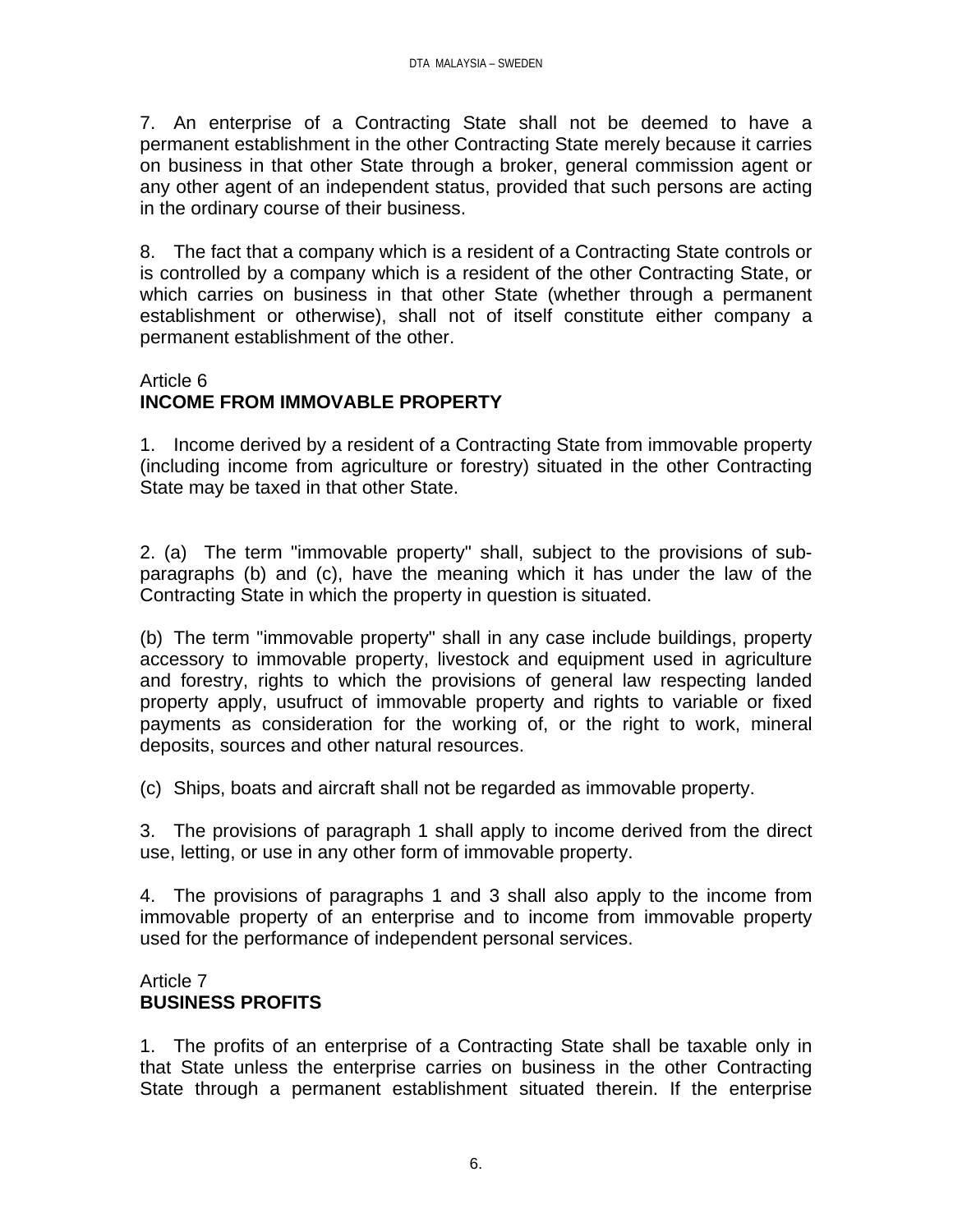carries on business as aforesaid, the profits of the enterprise may be taxed in the other State but only so much of them as is attributable to that permanent establishment.

2. Subject to the provisions of paragraph 3, where an enterprise of a Contracting State carries on business in the other Contracting State through a permanent establishment situated therein, there shall in each Contracting State be attributed to that permanent establishment the profits which it might be expected to make if it were a distinct and separate enterprise engaged in the same or similar activities under the same or similar conditions and dealing wholly independently with the enterprise of which it is a permanent establishment.

3. In determining the profits of a permanent establishment, there shall be allowed as deductions expenses, including executive and general administrative expenses, which would be deductible if the permanent establishment were an independent enterprise, insofar as they are reasonably allocable to the permanent establishment, whether incurred in the State in which the permanent establishment is situated or elsewhere.

4. If the information available is inadequate to determine the profits to be attributed to a permanent establishment of an enterprise, nothing in this Article shall affect the application of any law of that State relating to the determination of the tax liability of a person by the exercise of a discretion or the making of an estimate, provided that the law shall be applied, so far as the information available permits, in accordance with the principles of this Article.

5. No profits shall be attributed to a permanent establishment by reason of the mere purchase by that permanent establishment of goods or merchandise for the enterprise.

6. For the purposes of the preceding paragraphs, the profits to be attributed to the permanent establishment shall be determined by the same method year by year unless there is good and sufficient reason to the contrary.

7. Where profits include items of income which are dealt with separately in other Articles of this Agreement, then the provisions of those Articles shall not be affected by the provisions of this Article.

## Article 8 **SHIPPING AND AIR TRANSPORT**

1. Profits of an enterprise of a Contracting State from the operation of ships or aircraft in international traffic shall be taxable only in that State.

2. The provisions of paragraph 1 shall also apply to the profits from the participation in a pool, a joint business or an international operating agency.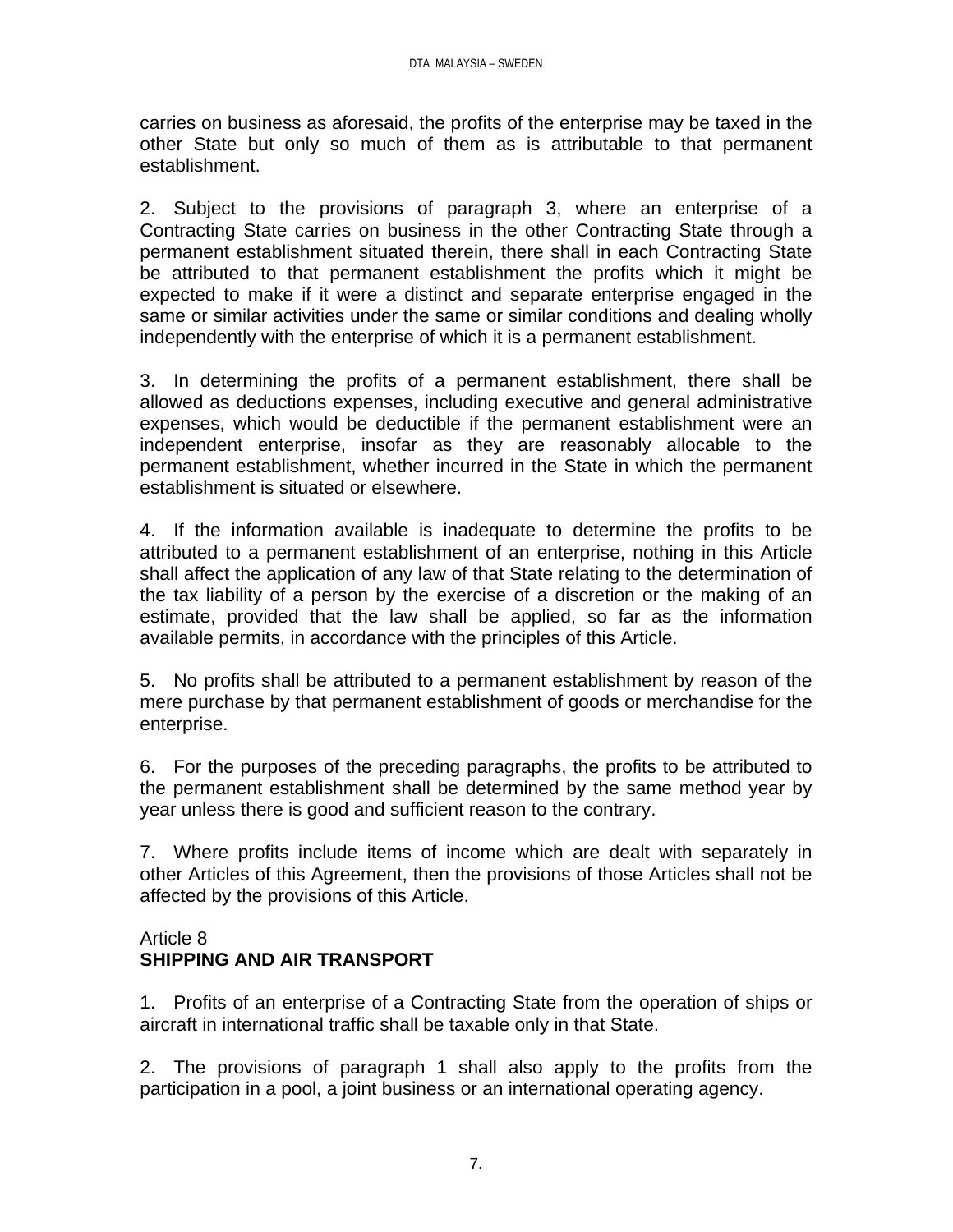#### Article 9 **ASSOCIATED ENTERPRISES**

### 1. Where

(a) an enterprise of a Contracting State participates directly or indirectly in the management, control or capital of an enterprise of the other Contracting State, or

(b) the same persons participate directly or indirectly in the management, control or capital of an enterprise of a Contracting State and an enterprise of the other Contracting State,

and in either case conditions are made or imposed between the two enterprises in their commercial or financial relations which differ from those which would be made between independent enterprises, then any profits which would, but for those conditions, have accrued to one of the enterprises, but, by reason of those conditions, have not so accrued, may be included in the profits of that enterprise and taxed accordingly.

2. Where a Contracting State includes in the profits of an enterprise of that State -- and taxes accordingly -- profits on which an enterprise of the other Contracting State has been charged to tax in that other State and the profits so included are profits which would have accrued to the enterprise of the firstmentioned State if the conditions made between the two enterprises had been those which would have been made between independent enterprises, then that other State shall make an appropriate adjustment to the amount of the tax charged therein on those profits where that other State considers the adjustment justified. In determining such adjustment, due regard shall be had to the other provisions of this Agreement and the competent authorities of the Contracting States shall if necessary consult each other.

### Article 10 **DIVIDENDS**

1. Dividends paid by a company which is a resident of a Contracting State to a resident of the other Contracting State may be taxed in that other State.

2. Dividends paid by a company which is a resident of Sweden to a resident of Malaysia may also be taxed in Sweden according to Swedish laws, but if the recipient is the beneficial owner of the dividends the tax so charged shall not exceed 15 per cent of the gross amount of the dividends. Where, however, the beneficial owner of the dividends is a company (other than a partnership) which holds directly at least 10 per cent of the voting power of the company paying the dividends, the dividends shall be exempt from tax in Sweden.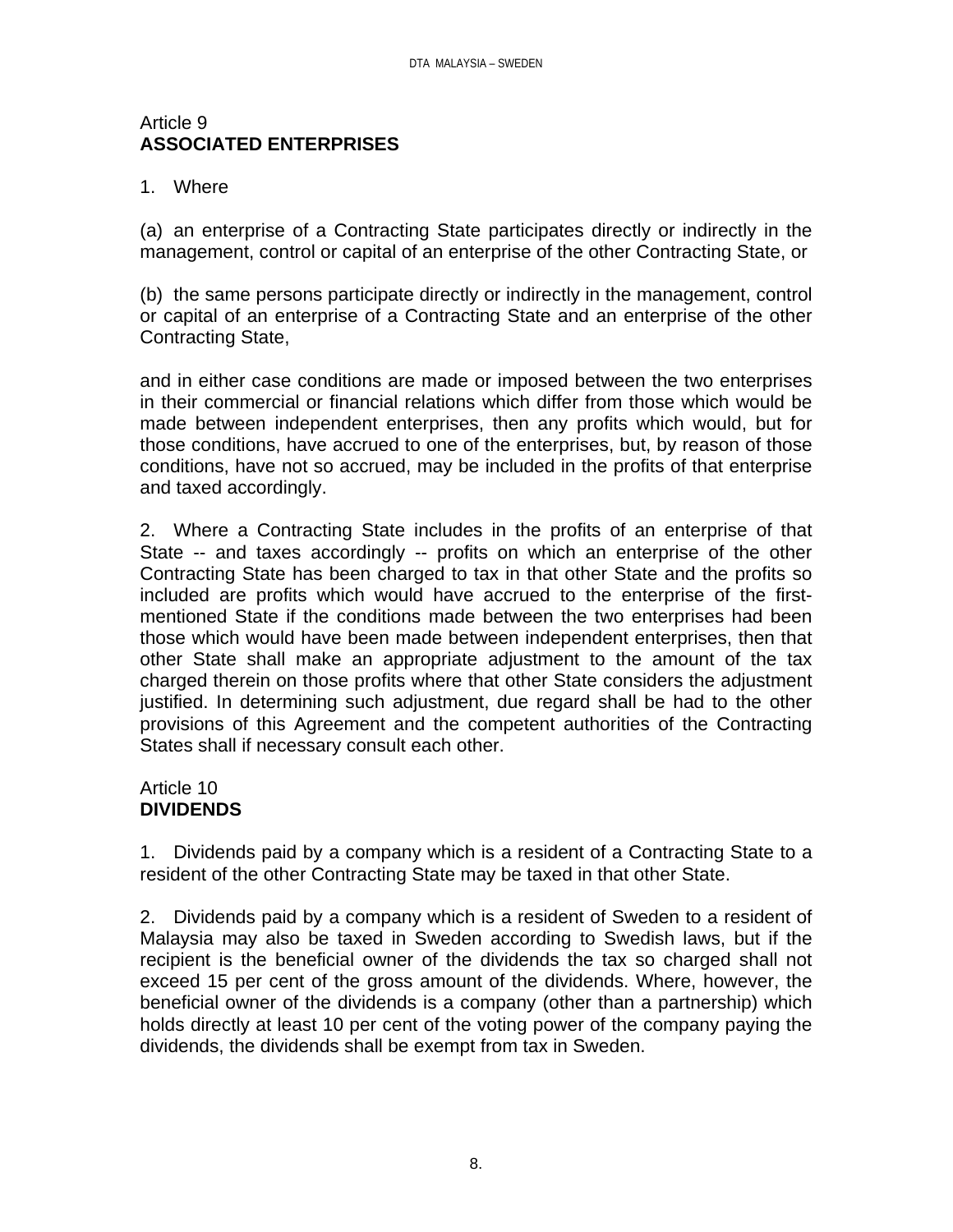3. Dividends paid by a company which is a resident of Malaysia to a resident of Sweden who is the beneficial owner thereof shall be exempt from any tax in Malaysia which is chargeable on dividends in addition to the tax chargeable in respect of income or profits of the company.

4. The provisions of paragraphs 2 and 3 shall not affect the taxation of the company in respect of the profits out of which the dividends are paid.

5. The term "dividends" as used in this Article means income from shares or other rights, not being debt-claims, participating in profits, as well as income from other corporate rights which is subjected to the same taxation treatment as income from shares by the laws of the State of which the company making the distribution is a resident.

6. The provisions of paragraphs 1, 2 and 3 shall not apply if the beneficial owner of the dividends, being a resident of a Contracting State, carries on business in the other Contracting State, of which the company paying the dividends is a resident, through a permanent establishment situated therein, or performs in that other State independent personal services from a fixed base situated therein, and the holding in respect of which the dividends are paid is effectively connected with such permanent establishment or fixed base. In such case the provisions of Article 7 or Article 15, as the case may be, shall apply.

7. Where a company which is a resident of a Contracting State derives income or profits from the other Contracting State, that other State may not impose any tax on the dividends paid by the company, except insofar as such dividends are paid to a resident of that other State or insofar as the holding in respect of which the dividends are paid is effectively connected with a permanent establishment or a fixed base situated in that other State, nor subject the company's undistributed profits to a tax on the company's undistributed profits, even if the dividends paid or the undistributed profits consist wholly or partly of income or profits arising in such other State.

#### Article 11 **INTEREST**

1. Interest arising in a Contracting State and paid to a resident of the other Contracting State may be taxed in that other State.

2. However, such interest may also be taxed in the Contracting State in which it arises and according to the laws of that State, but if the beneficial owner of the interest is a resident of the other Contracting State, the tax so charged shall not exceed 10 per cent of the gross amount of the interest.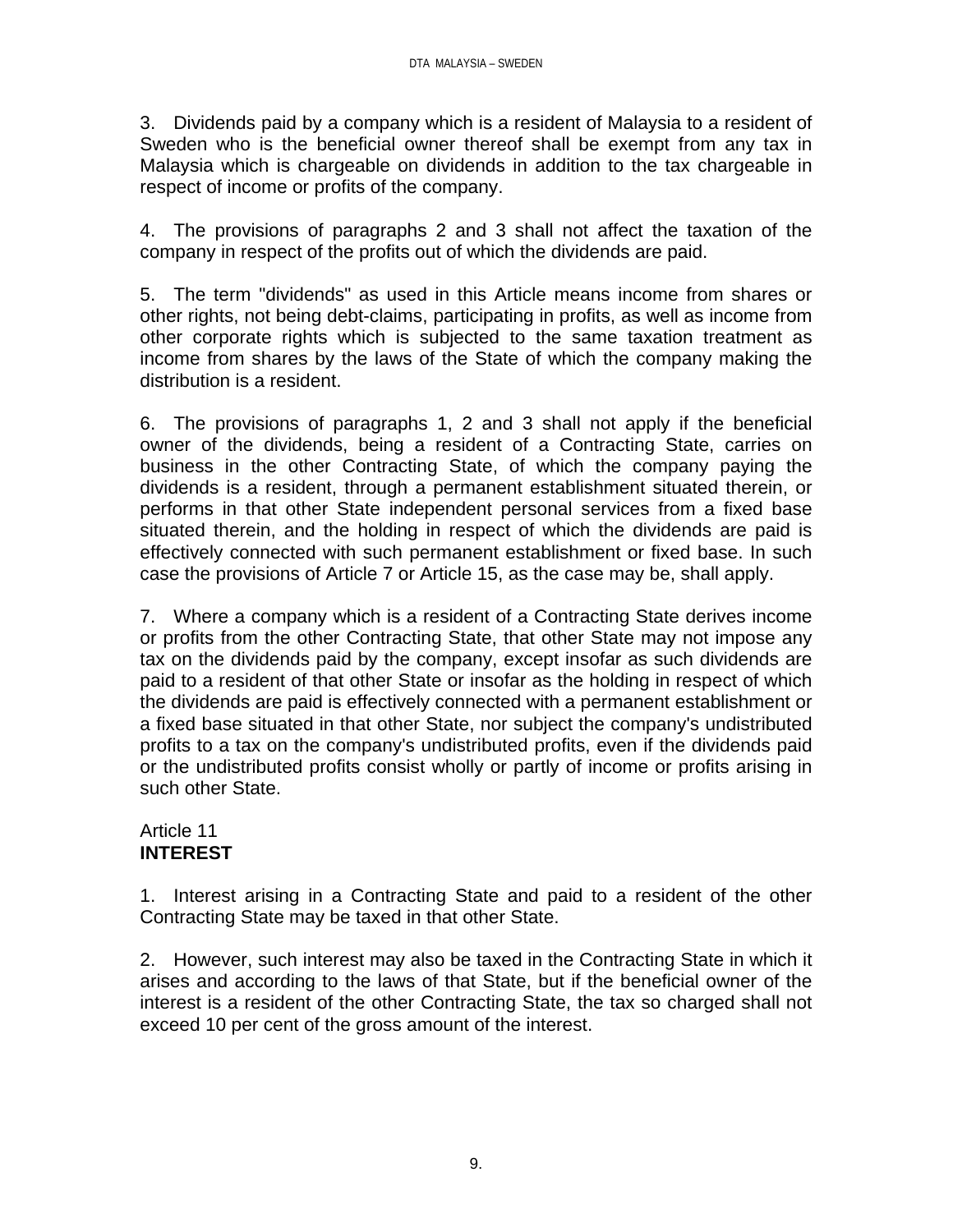3. Notwithstanding the provisions of paragraph 2, the Government of a Contracting State shall be exempt from tax in the other Contracting State in respect of interest derived by the Government from that other State.

- 4. For the purposes of paragraph 3, the term "Government":
	- (a) in the case of Malaysia means the Government of Malaysia and shall include:
		- (i) the governments of the states;
		- (ii) the Bank Negara Malaysia;
		- (iii) the local authorities;
		- (iv) the statutory bodies; and
		- (v) the Export-Import Bank of Malaysia Berhad (EXIM Bank);
	- (b) in the case of Sweden means the Government of Sweden and shall include:
		- (i) the Central Bank of Sweden;
		- (ii) the political subdivisions;
		- (iii) the local authorities;
		- (iv) the statutory bodies;
		- (v) the Swedish Export Credit Corporation (SEK), to the extent that the loan is guaranteed by the Government of Sweden; and
		- (vi) the Swedish International Development Authority (SIDA).

5. The term "interest" as used in this Article means income from debt-claims of every kind, whether or not secured by mortgage and whether or not carrying a right to participate in the debtor's profits, and in particular, income from government securities and income from bonds or debentures, including premiums and prizes attaching to such securities, bonds or debentures. Penalty charges for late payment shall not be regarded as interest for the purpose of this Article.

6. The provisions of paragraphs 1, 2 and 3 shall not apply if the beneficial owner of the interest, being a resident of a Contracting State, carries on business in the other Contracting State in which the interest arises, through a permanent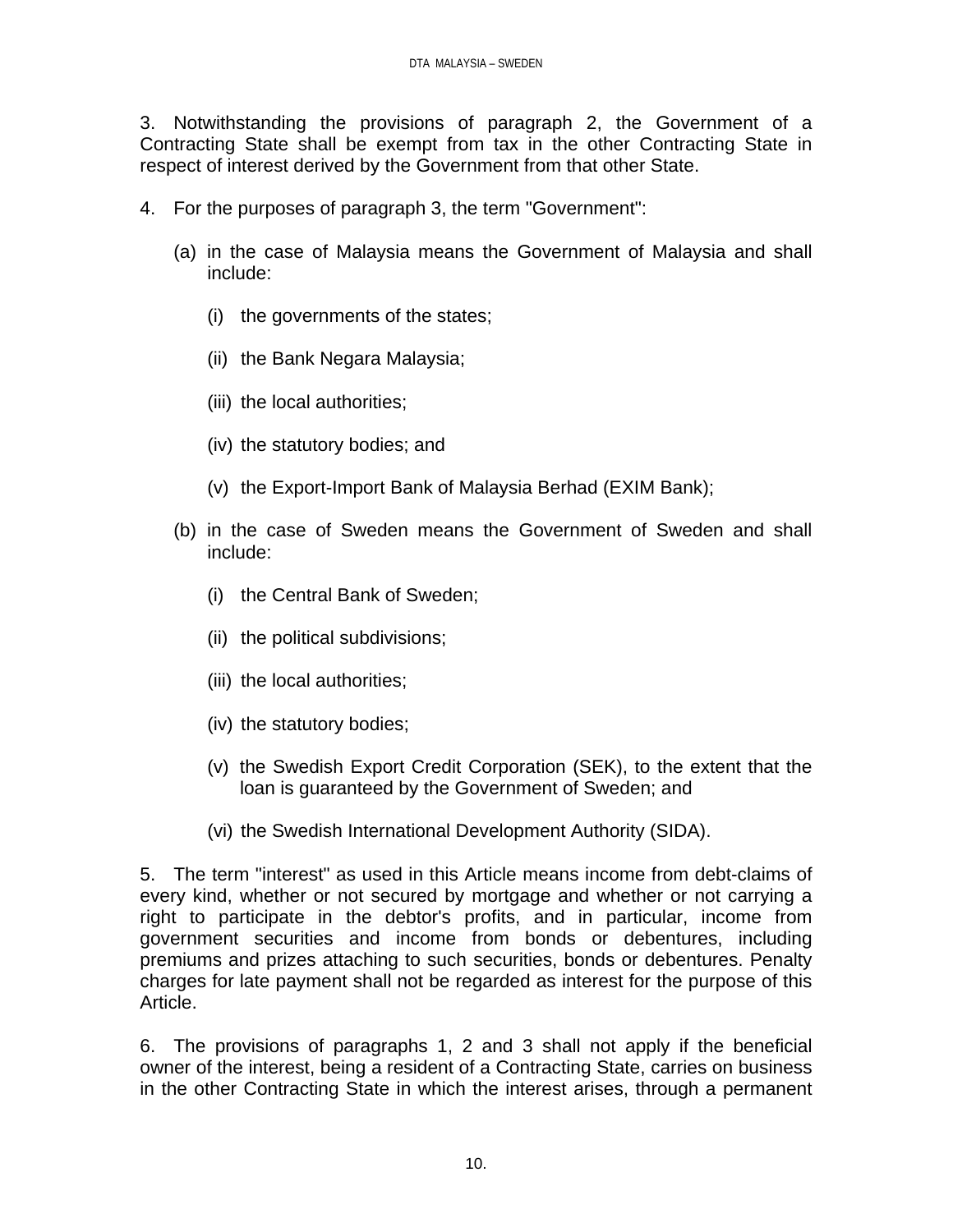establishment situated therein, or performs in that other State independent personal services from a fixed base situated therein, and the debt-claim in respect of which the interest is paid is effectively connected with such permanent establishment or fixed base. In such case the provisions of Article 7 or Article 15, as the case may be, shall apply.

7. Interest shall be deemed to arise in a Contracting State when the payer is a resident of that State. Where, however, the person paying the interest, whether he is a resident of a Contracting State or not, has in a Contracting State a permanent establishment or a fixed base in connection with which the indebtedness on which the interest is paid was incurred, and such interest is borne by such permanent establishment or fixed base, then such interest shall be deemed to arise in the State in which the permanent establishment or fixed base is situated.

8. Where, by reason of a special relationship between the payer and the beneficial owner or between both of them and some other person, the amount of the interest, having regard to the debt-claim for which it is paid, exceeds the amount which would have been agreed upon by the payer and the beneficial owner in the absence of such relationship, the provisions of this Article shall apply only to the last-mentioned amount. In such case, the excess part of the payments shall remain taxable according to the laws of each Contracting State, due regard being had to the other provisions of this Agreement.

## Article 12 **ROYALTIES**

1. Royalties arising in a Contracting State and paid to a resident of the other Contracting State may be taxed in that other State.

2. However, such royalties may also be taxed in the Contracting State in which they arise, and according to the laws of that State, but if the beneficial owner of the royalties is a resident of the other Contracting State, the tax so charged shall not exceed 8 per cent of the gross amount of the royalties.

3. The term "royalties" as used in this Article means payments of any kind received as a consideration for the use of, or the right to use, any copyright of literary, artistic or scientific work (including cinematograph films, and films or tapes for radio or television broadcasting), any patent, trade mark, design or model, plan, secret formula or process, or for the use of, or the right to use, industrial, commercial or scientific equipment, or for information (know-how) concerning industrial, commercial or scientific experience.

4. The provisions of paragraphs 1 and 2 shall not apply if the beneficial owner of the royalties, being a resident of a Contracting State, carries on business in the other Contracting State in which the royalties arise, through a permanent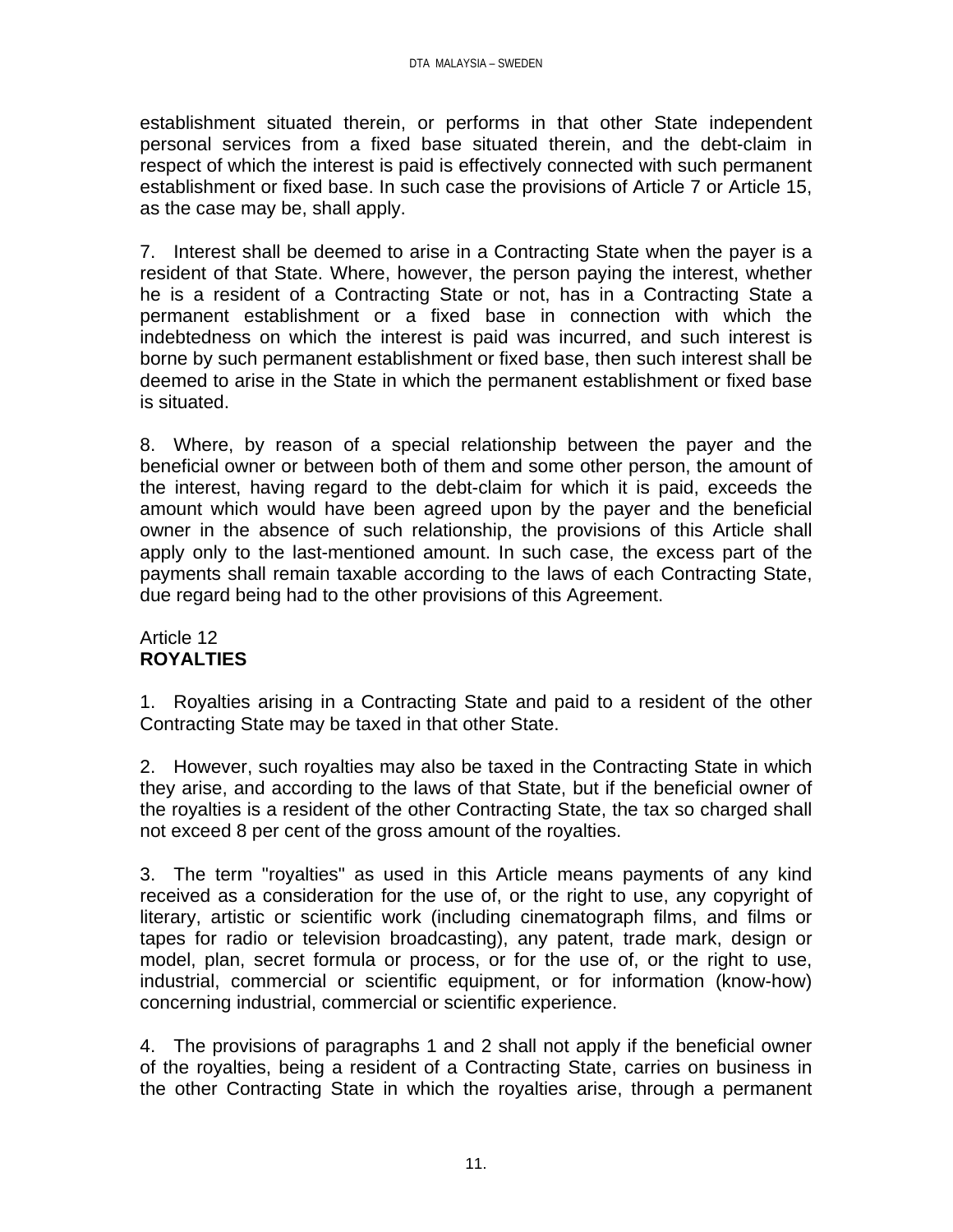establishment situated therein, or performs in that other State independent personal services from a fixed base situated therein, and the right or property in respect of which the royalties are paid is effectively connected with such permanent establishment or fixed base. In such a case the provisions of Article 7 or Article 15, as the case may be, shall apply.

5. Royalties shall be deemed to arise in a Contracting State when the payer is a resident of that State. Where, however, the person paying such royalties, whether he is a resident of a Contracting State or not, has in a Contracting State a permanent establishment or a fixed base in connection with which the liability to pay the royalties was incurred, and such royalties are borne by such permanent establishment or fixed base, then such royalties shall be deemed to arise in the State in which the permanent establishment or fixed base is situated.

6. Where, by reason of a special relationship between the payer and the beneficial owner or between both of them and some other person, the amount of the royalties, having regard to the use, right or information for which they are paid, exceeds the amount which would have been agreed upon by the payer and the beneficial owner in the absence of such relationship, the provisions of this Article shall apply only to the last-mentioned amount. In such case, the excess part of the payments shall remain taxable according to the laws of each Contracting State, due regard being had to the other provisions of this Agreement.

## Article 13 **Fees for technical services**

1. Fees for technical services arising in a Contracting State and paid to a resident of the other Contracting State may be taxed in that other State.

2. However, such fees for technical services may also be taxed in the Contracting State in which they arise and according to the laws of that State, but where the beneficial owner of the fees for technical services is a resident of the other Contracting State the tax so charged shall not exceed 8 per cent of the gross amount of the fees for technical services.

3. The term "fees for technical services" as used in this Article means payments of any kind to any person, other than to an employee of the person making the payments, in consideration for any services of a technical, managerial or consultancy nature.

4. The provisions of paragraphs 1 and 2 shall not apply if the beneficial owner of the fees for technical services, being a resident of a Contracting State, carries on business in the other Contracting State in which the fees for technical services arise through a permanent establishment situated therein, or performs in that other State independent personal services from a fixed base situated therein, and the fees for technical services are effectively connected with such permanent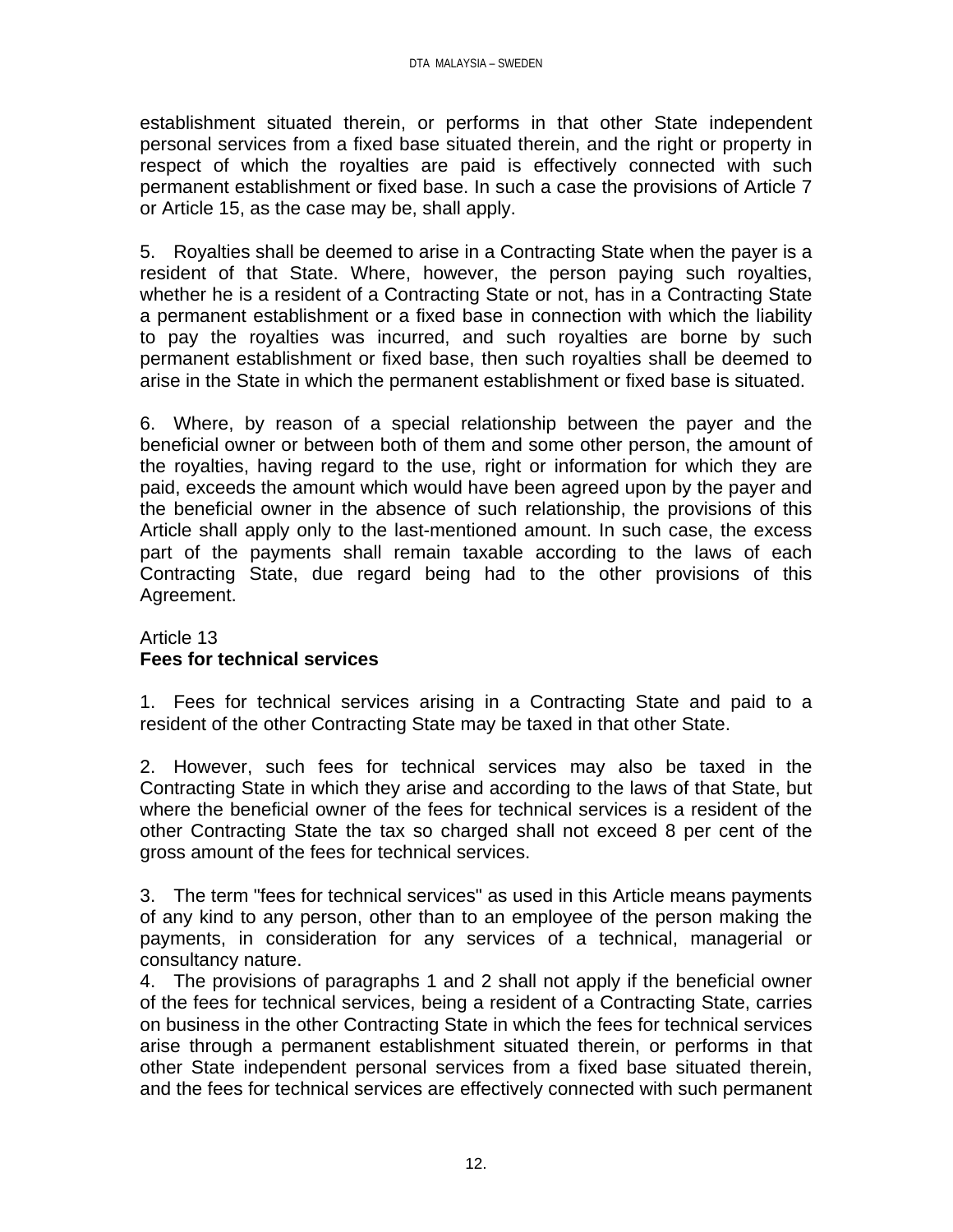establishment or fixed base. In such a case the provisions of Article 7 or Article 15, as the case may be, shall apply.

5. Fees for technical services shall be deemed to arise in a Contracting State when the payer is a resident of that State. Where, however, the person paying the fees for technical services, whether he is a resident of a Contracting State or not, has in a Contracting State a permanent establishment or a fixed base in connection with which the liability to pay the fees for technical services was incurred, and such fees for technical services are borne by such permanent establishment or fixed base, then such fees for technical services shall be deemed to arise in the Contracting State in which the permanent establishment or fixed base is situated.

6. Where, by reason of a special relationship between the payer and the beneficial owner or between both of them and some other person, the amount of the fees for technical services, having regard to the services for which they are paid, exceeds the amount which would have been agreed upon by the payer and the beneficial owner in the absence of such relationship, the provisions of this Article shall apply only to the last-mentioned amount. In such case, the excess part of the payments shall remain taxable according to the [laws] of each Contracting State, due regard being had to the other provisions of this Agreement.

## Article 14 **Capital gains**

1. Gains derived by a resident of a Contracting State from the alienation of immovable property referred to in Article 6 and situated in the other Contracting State, or from the alienation of shares in a company the assets of which consist principally of such property, may be taxed in that other State.

2. Gains from the alienation of movable property forming part of the business property of a permanent establishment which an enterprise of a Contracting State has in the other Contracting State or of movable property pertaining to a fixed base available to a resident of a Contracting State in the other Contracting State for the purpose of performing independent personal services, including such gains from the alienation of such a permanent establishment (alone or with the whole enterprise) or of such fixed base, may be taxed in that other State.

3. Gains derived by a resident of a Contracting State from the alienation of ships or aircraft operated in international traffic or movable property pertaining to the operation of such ships or aircraft, shall be taxable only in that State.

4. Gains from the alienation of any property other than that referred to in paragraphs 1, 2 and 3, shall be taxable only in the Contracting State of which the alienator is a resident.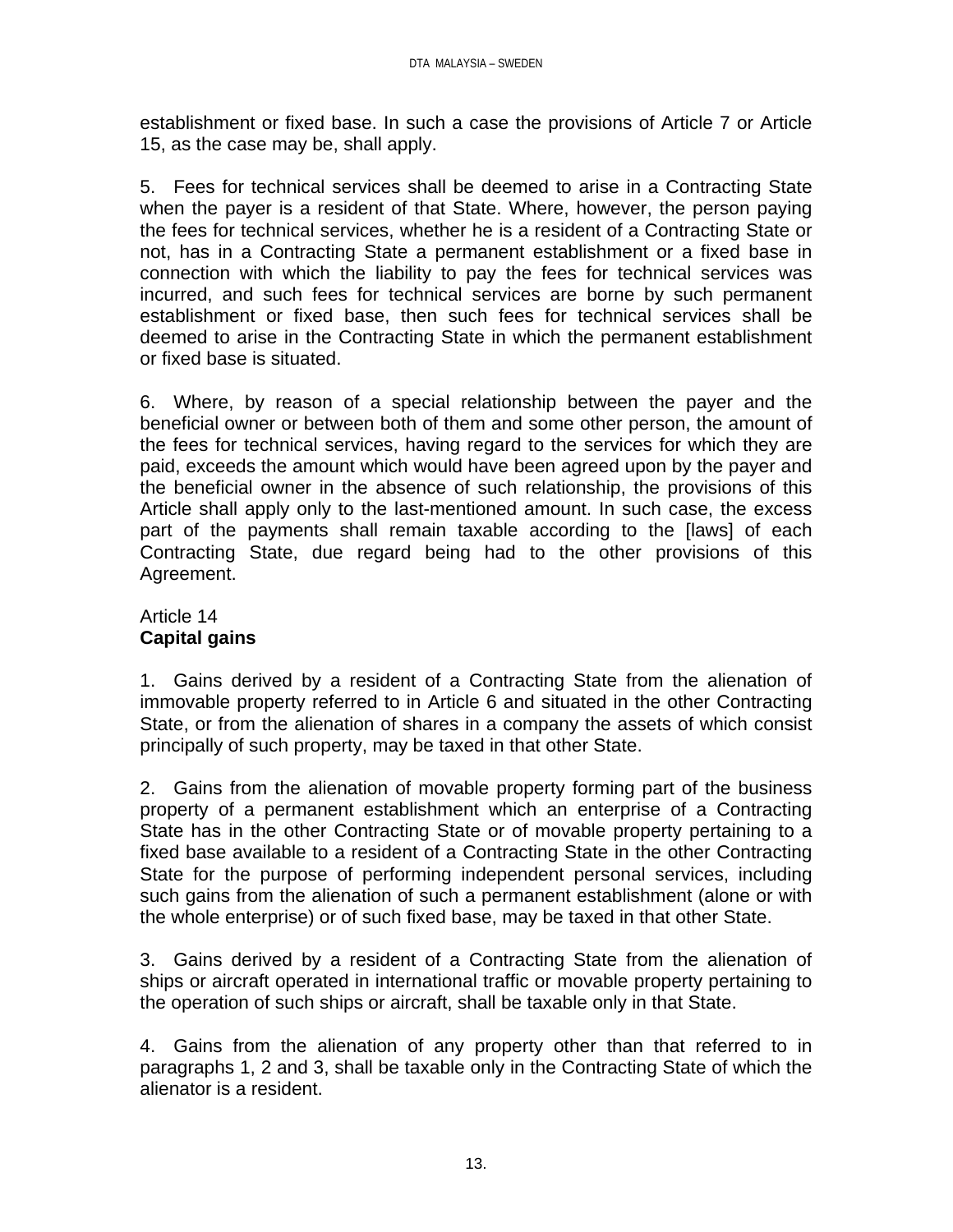5. Notwithstanding the provisions [of] paragraph 4, gains from the alienation of any property derived by an individual who has been a resident of a Contracting State and who has become a resident of the other Contracting State, may be taxed in the first-mentioned State if the alienation of the property occurs at any time during the ten years next following the date on which the individual has ceased to be a resident of the first-mentioned State.

### Article 15 **Independent personal services**

1. Income derived by a resident of a Contracting State in respect of professional services or other activities of an independent character shall be taxable only in that State except in the following circumstances, when such income may also be taxed in the other Contracting State:

- (a) if he has a fixed base regularly available to him in the other Contracting State for the purpose of performing his activities; in that case, only so much of the income as is attributable to that fixed base may be taxed in that other Contracting State; or
- (b) if his stay in the other Contracting State is for a period or periods amounting to or exceeding in the aggregate 183 days in any twelvemonth period commencing or ending in the calendar year concerned; in that case, only so much of the income as is derived from his activities performed in that other State may be taxed in that other State.

2. The term "professional services" includes especially independent scientific, literary, artistic, educational or teaching activities as well as the independent activities of physicians, lawyers, engineers, architects, dentists and accountants.

### Article 16

## **Dependent personal services**

1. Subject to the provisions of Articles 17, 19, 20 and 21, salaries, wages and other similar remuneration derived by a resident of a Contracting State in respect of an employment shall be taxable only in that State unless the employment is exercised in the other Contracting State. If the employment is so exercised, such remuneration as is derived therefrom may be taxed in that other State.

2. Notwithstanding the provisions of paragraph 1, remuneration derived by a resident of a Contracting State in respect of an employment exercised in the other Contracting State shall be taxable only in the first-mentioned State if: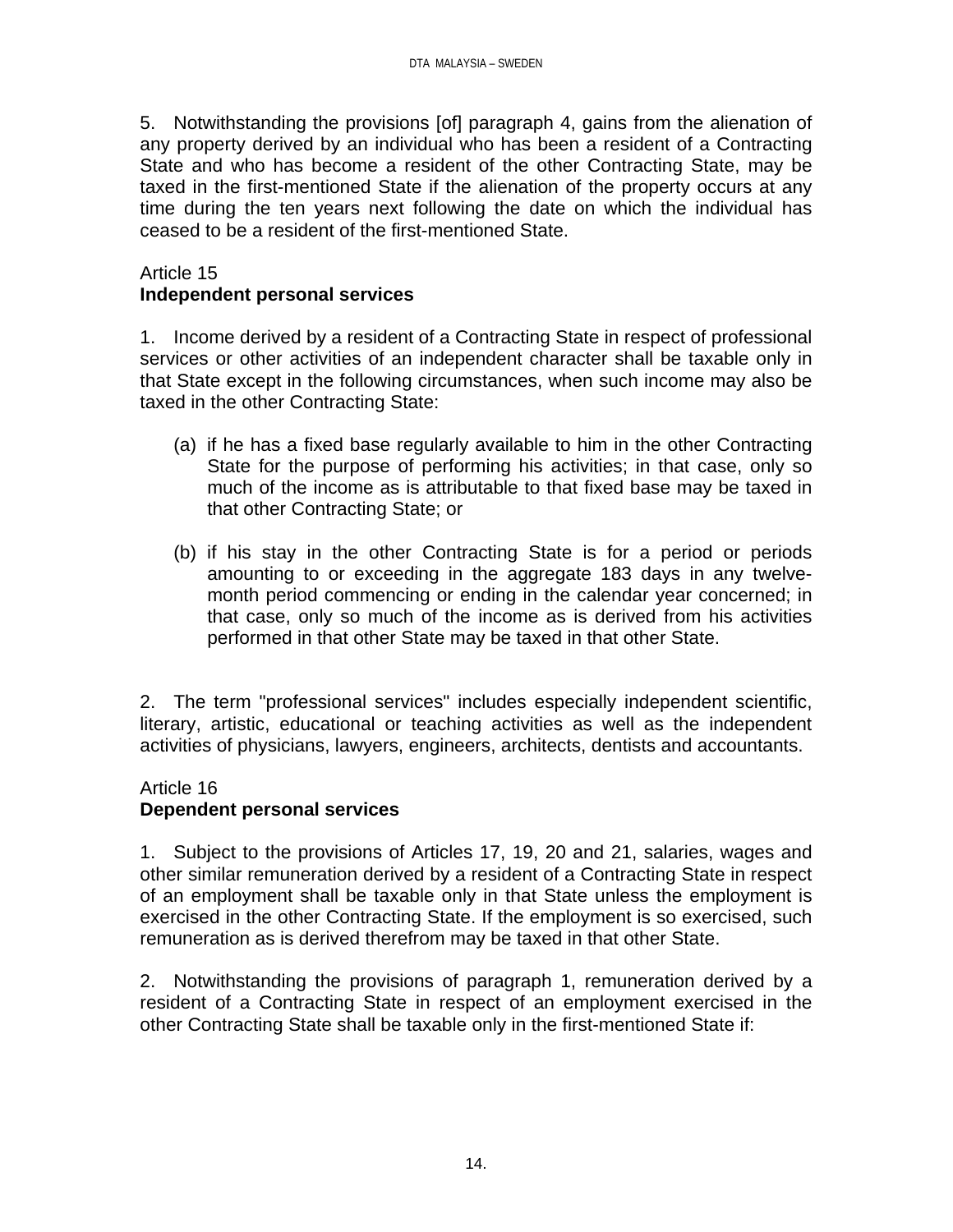- (a) the recipient is present in the other Contracting State for a period or periods not exceeding in the aggregate 183 days in any twelve-month period commencing or ending in the calendar year concerned; and
- (b) the remuneration is paid by, or on behalf of, an employer who is not a resident of the other State; and
- (c) the remuneration is not borne by a permanent establishment or a fixed base which the employer has in the other State.

3. Notwithstanding the preceding provisions of this Article, remuneration derived in respect of an employment exercised aboard a ship or aircraft operated in international traffic by an enterprise of a Contracting State may be taxed in that State.

## Article 17 **Directors' fees**

Directors' fees and other similar payments derived by a resident of a Contracting State in his capacity as a member of the board of directors of a company which is a resident of the other Contracting State, may be taxed in that other State.

## Article 18 **Artistes and sportsmen**

1. Notwithstanding the provisions of Articles 15 and 16, income derived by a resident of a Contracting State as an artiste, such as a theatre, motion picture, radio or television artiste, or a musician, or as a sportsman, from his personal activities as such exercised in the other Contracting State, may be taxed in that other State.

2. Where income in respect of personal activities exercised by an artiste or a sportsman in his capacity as such accrues not to the artiste or sportsman himself but to another person, that income may, notwithstanding the provisions of Articles 7, 15 and 16, be taxed in the Contracting State in which the activities of the artiste or sportsman are exercised.

3. The provisions of paragraphs 1 and 2 shall not apply to remuneration or profits derived from activities exercised in a Contracting State if the visit to that State is directly or indirectly supported wholly or almost wholly from the public funds of the other Contracting State, a political subdivision, a local authority or a statutory body thereof.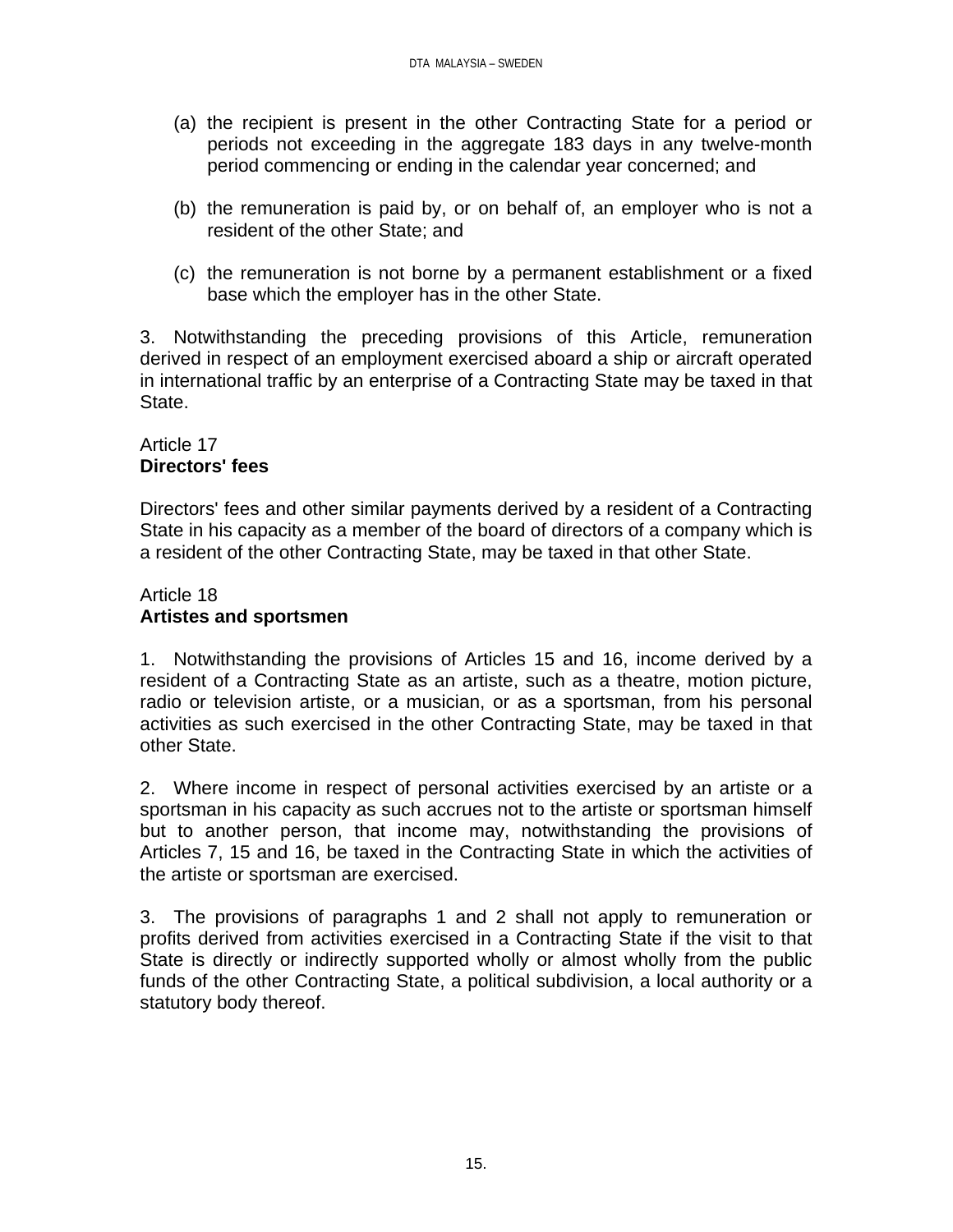#### Article 19 **Pensions, annuities and similar payments**

1. Pensions and other similar remuneration, disbursement under the Social Security legislation and annuities arising in a Contracting State and paid to a resident of the other Contracting State may be taxed in the first-mentioned Contracting State.

2. The term "annuity" means a stated sum payable periodically at stated times during life or during a specified or ascertainable period of time under an obligation to make the payments in return for adequate and full consideration in money or money's worth.

## Article 20 **Government service**

1. (a) Salaries, wages and other similar remuneration, other than a pension, paid by a Contracting State or a political subdivision or a local authority or a statutory body thereof to an individual in respect of services rendered to that State or political subdivision or local authority or statutory body thereof shall be taxable only in that State.

(b) However, such salaries, wages and other similar remuneration, shall be taxable only in the other Contracting State if the services are rendered in that other State and the individual is a resident of that other State who:

- (i) is a national of that other State, or
- (ii) did not become a resident of that other State solely for the purpose of rendering the services.

2. The provisions of Articles 16 and 17 shall apply to salaries, wages and other similar remuneration in respect of services rendered in connection with a business carried on by a Contracting State or a political subdivision or a local authority or a statutory body thereof.

## Article 21 **Students and trainees**

An individual who is a resident of a Contracting State immediately before making a visit to the other Contracting State and is temporarily present in the other State solely:

(a) as a student at a recognised university, college, school or other similar recognised educational institution in that other State;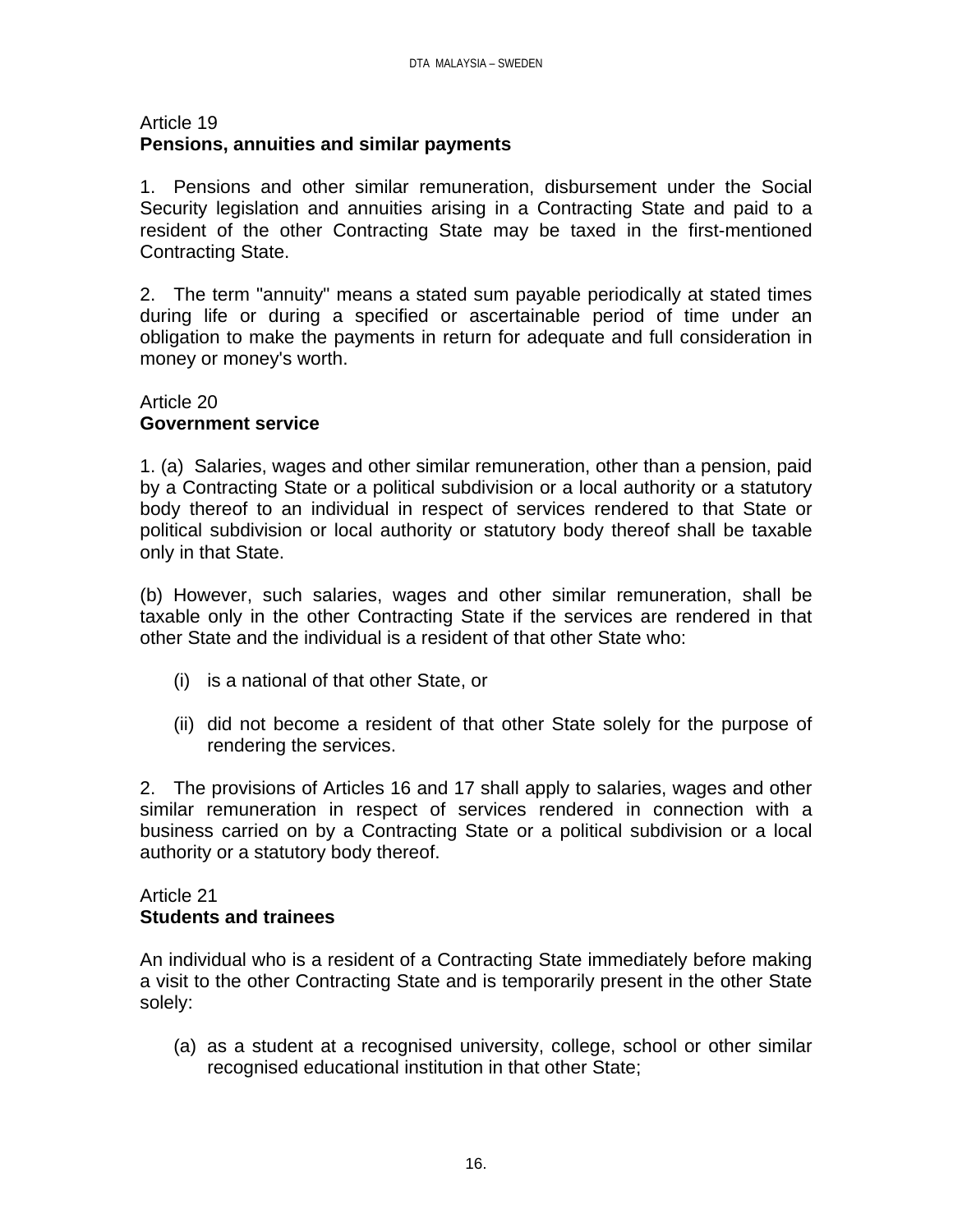- (b) as a business or technical apprentice; or
- (c) as a recipient of a grant, allowances to compensate for specific expenses or award for the primary purpose of study, research or training from the Government of either State or from a scientific, educational, religious or charitable organisation or under a technical assistance programme entered into by the Government of either State,

shall be exempt from tax in that other State on:

- (i) all remittances from abroad for the purposes of his maintenance, education, study, research or training;
- (ii) the amount of such grant, allowances to compensate for specific expenses or award; and
- (iii) any remuneration not exceeding 2,500 US dollars per annum in respect of services in that other State provided the services are performed in connection with his study, research or training or are necessary for the purposes of his maintenance. The amount stated above shall include the personal allowance for the calendar year in question.

### Article 22 **Other income**

Items of income of a resident of a Contracting State which are not expressly mentioned in the foregoing Articles of this Agreement shall be taxable only in that Contracting State, except that if such income is derived from sources in the other Contracting State, it may also be taxed in that other State.

Article 23

# **Elimination of double taxation**

1. In the case of Malaysia, double taxation shall be avoided as follows:

Subject to the laws of Malaysia regarding the allowance as a credit against Malaysian tax of tax payable in any country other than Malaysia, the Swedish tax payable under the laws of Sweden and in accordance with this Agreement by a resident of Malaysia in respect of income derived from Sweden shall be allowed as a credit against Malaysian tax payable in respect of that income. Where such income is a dividend paid by a company which is a resident of Sweden to a company which is a resident of Malaysia and which owns not less than 10 per cent of the voting shares of the company paying the dividend, the credit shall take into account Swedish tax payable by that company in respect of its income out of which the dividend is paid. The credit shall not, however, exceed that part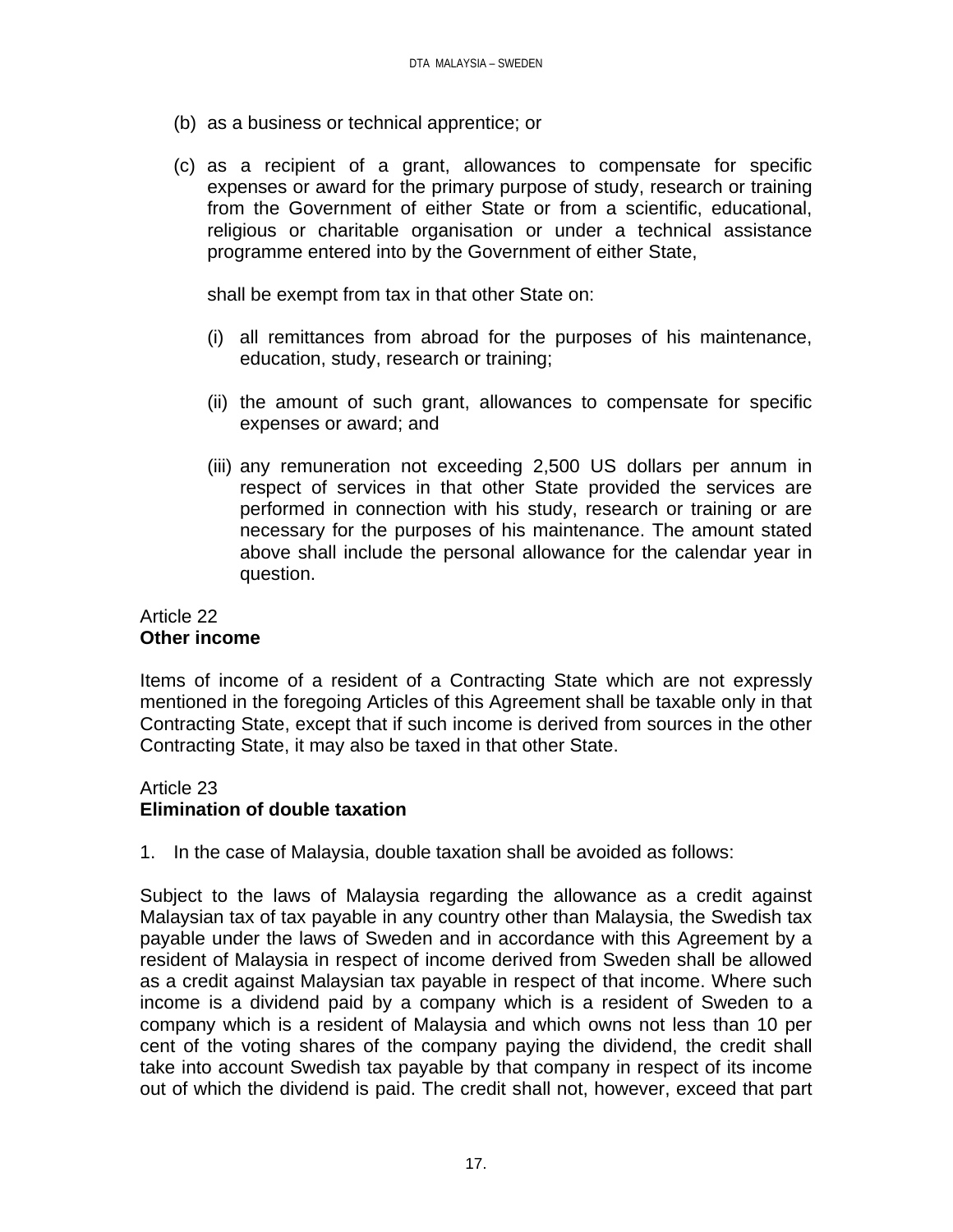of the Malaysian tax, as computed before the credit is given, which is appropriate to such item of income.

- 2. In the case of Sweden, double taxation shall be avoided as follows:
	- (a) Where a resident of Sweden derives income which under the laws of Malaysia and in accordance with the provisions of this Agreement may be taxed in Malaysia, Sweden shall allow -- subject to the provisions of the laws of Sweden concerning credit for foreign tax (as it may be amended from time to time without changing the general principle hereof) -- as a deduction from the tax on such income, an amount equal to the Malaysian tax paid in respect of such income.
	- (b) Where a resident of Sweden derives income which, in accordance with the provisions of this Agreement, shall be taxable only in Malaysia, Sweden may, when determining the graduated rate of Swedish tax, take into account the income which shall be taxable only in Malaysia.
	- (c) Notwithstanding the provisions of sub-paragraph (a) of this paragraph, dividends paid by a company which is a resident of Malaysia to a company which is a resident of Sweden shall be exempt from Swedish tax according to the provisions of Swedish law governing the exemption of tax on dividends paid to Swedish companies by companies abroad.
	- (d) For the purposes of sub-paragraph (a) of this paragraph, when a Swedish company has a permanent establishment in Malaysia, the term "Malaysian tax paid" shall be deemed to include the Malaysian tax on profits attributable to such permanent establishment which would have been paid but for any time-limited exemption or reduction of tax granted under incentive provisions contained in the laws of Malaysia designed to promote economic development to the extent that such exemption or reduction is granted for profits from industrial or manufacturing activities or from the agriculture, forestry, fishing or tourism sectors (including restaurants and hotels) provided that the activities have been carried out in Malaysia. For the purposes of sub-paragraph (c) of this paragraph a tax of 15 per cent calculated on a Swedish tax base shall be considered to have been paid for such activities and under those conditions mentioned in the previous sentence even if the tax actually paid in Malaysia is less than 15 per cent.
	- (e) The provisions of sub-paragraph (d) shall apply only for the first ten years during which this Agreement is effective. This period may be extended by a mutual agreement between the competent authorities.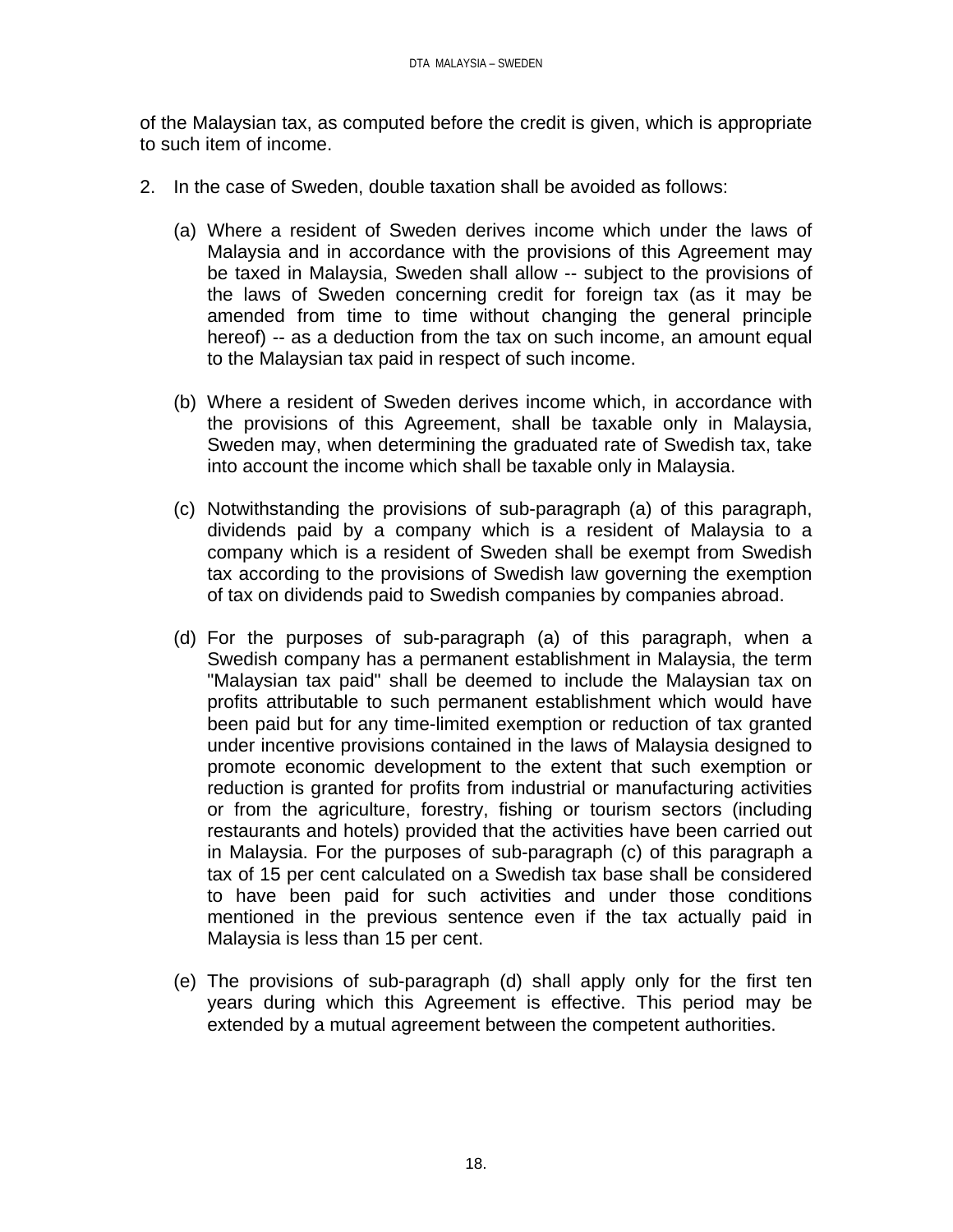#### Article 24 **Non-discrimination**

1. Nationals of a Contracting State shall not be subjected in the other Contracting State to any taxation or any requirement connected therewith which is other or more burdensome than the taxation and connected requirements to which nationals of that other State in the same circumstances are or may be subjected. This provision shall, notwithstanding the provisions of Article 1, also apply to persons who are not residents of one or both of the Contracting States.

2. The taxation on a permanent establishment which an enterprise of a Contracting State has in the other Contracting State shall not be less favourably levied in that other State than the taxation levied on enterprises of that other State carrying on the same activities.

3. Except where the provisions of paragraph 1 of Article 9, paragraph 8 of Article 11, paragraph 6 of Article 12 and paragraph 6 of Article 13 apply, interest, royalties, fees for technical services and other disbursements paid by an enterprise of a Contracting State to a resident of the other Contracting State shall, for the purpose of determining the taxable profits of such enterprise, be deductible under the same conditions as if they had been paid to a resident of the first-mentioned State. When, however, the domestic laws of a Contracting State provide that a tax shall be withheld at source and this obligation has not been fulfilled the aforesaid requirements may be set aside.

4. Enterprises of a Contracting State, the capital of which is wholly or partly owned or controlled, directly or indirectly, by one or more residents of the other Contracting State, shall not be subjected in the first-mentioned State to any taxation or any requirement connected therewith which is other or more burdensome than the taxation and connected requirements to which other similar enterprises of that first-mentioned State are or may be subjected.

- 5. Nothing in this Article shall be construed as obliging:
	- (a) a Contracting State to grant to individuals who are resident of the other Contracting State any personal allowances, reliefs and reductions for tax purposes on account of civil status or family responsibilities which it grants to its own residents;
	- (b) Malaysia to grant to nationals of Sweden not resident in Malaysia those personal allowances, reliefs and reductions for tax purposes which are by law available on the date of signature of this Agreement only to nationals of Malaysia who are not resident in Malaysia.

6. In this Article, the term "taxation" means taxes to which this Agreement applies.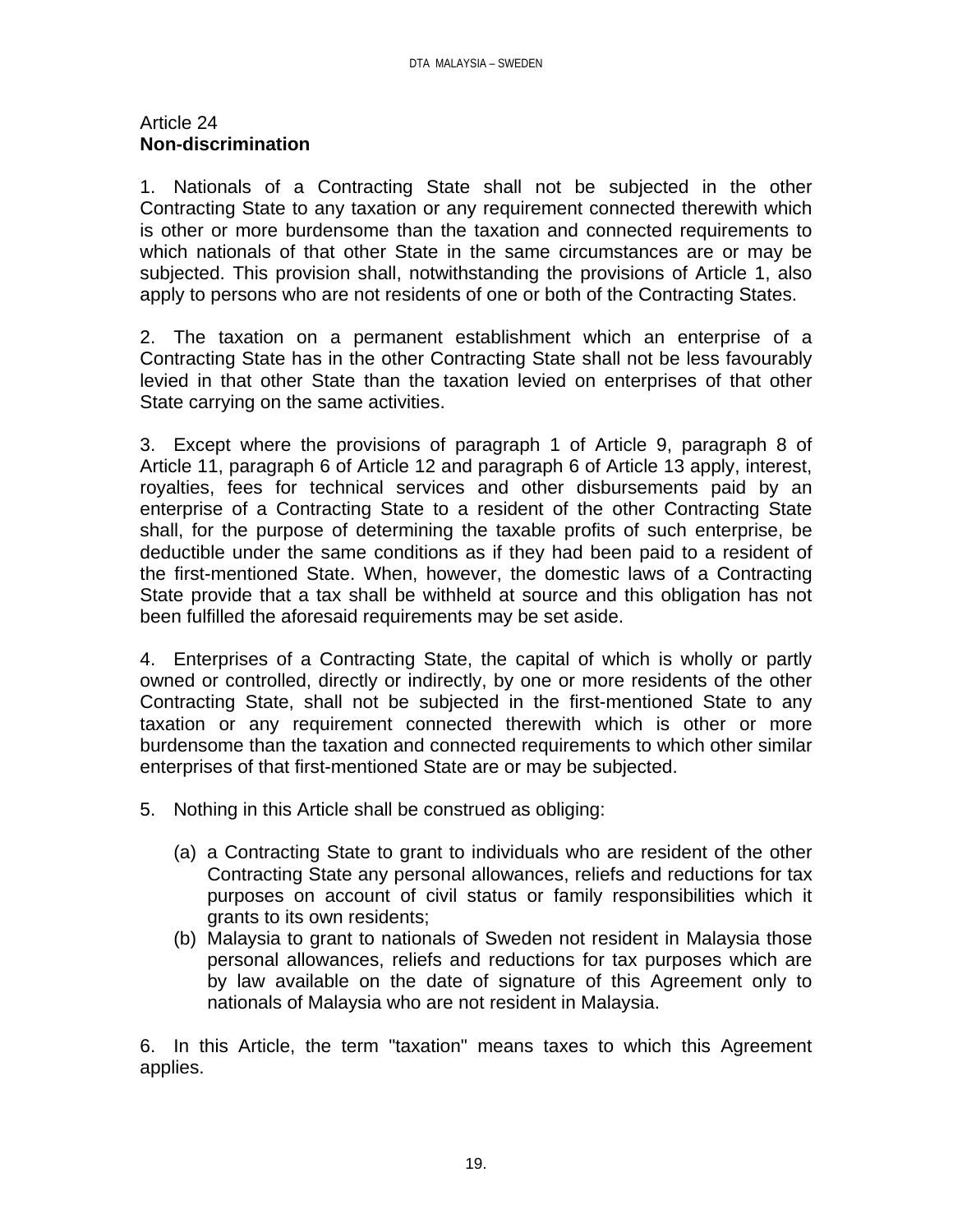#### Article 25 **Mutual agreement procedure**

1. Where a person considers that the actions of one or both of the Contracting States result or will result for him in taxation not in accordance with the provisions of this Agreement, he may, irrespective of the remedies provided by the domestic law of those States, present his case to the competent authority of the Contracting State of which he is a resident or, if his case comes under paragraph 1 of Article 24, to that of the Contracting State of which he is a national. The case must be presented within three years from the first notification of the action resulting in taxation not in accordance with the provisions of this Agreement.

2. The competent authority shall endeavour, if the objection appears to it to be justified and if it is not itself able to arrive at a satisfactory solution, to resolve the case by mutual agreement with the competent authority of the other Contracting State, with a view to the avoidance of taxation which is not in accordance with this Agreement. Any agreement reached shall be implemented notwithstanding any time limits in the domestic law of the Contracting States.

3. The competent authorities of the Contracting States shall endeavour to resolve by mutual agreement any difficulties or doubts arising as to the interpretation or application of this Agreement. They may also consult together for the elimination of double taxation in cases not provided for in this Agreement.

4. The competent authorities of the Contracting States may communicate with each other directly for the purposes of reaching an agreement in the sense of the preceding paragraphs.

## Article 26 **Exchange of information**

1. The competent authorities of the Contracting States shall exchange such information as is necessary for carrying out the provisions of this Agreement or of the domestic laws of the Contracting States concerning taxes covered by the Agreement insofar as the taxation thereunder is not contrary to the Agreement. The exchange of information is not restricted by Article 1. Any information received by a Contracting State shall be treated as secret in the same manner as information obtained under the domestic laws of that State and shall be disclosed only to persons or authorities (including courts and administrative bodies) concerned with the assessment or collection of, the enforcement or prosecution in respect of, or the determination of appeals in relation to, the taxes covered by the Agreement. Such persons or authorities shall use the information only for such purposes. They may disclose the information in public court proceedings or in judicial decisions.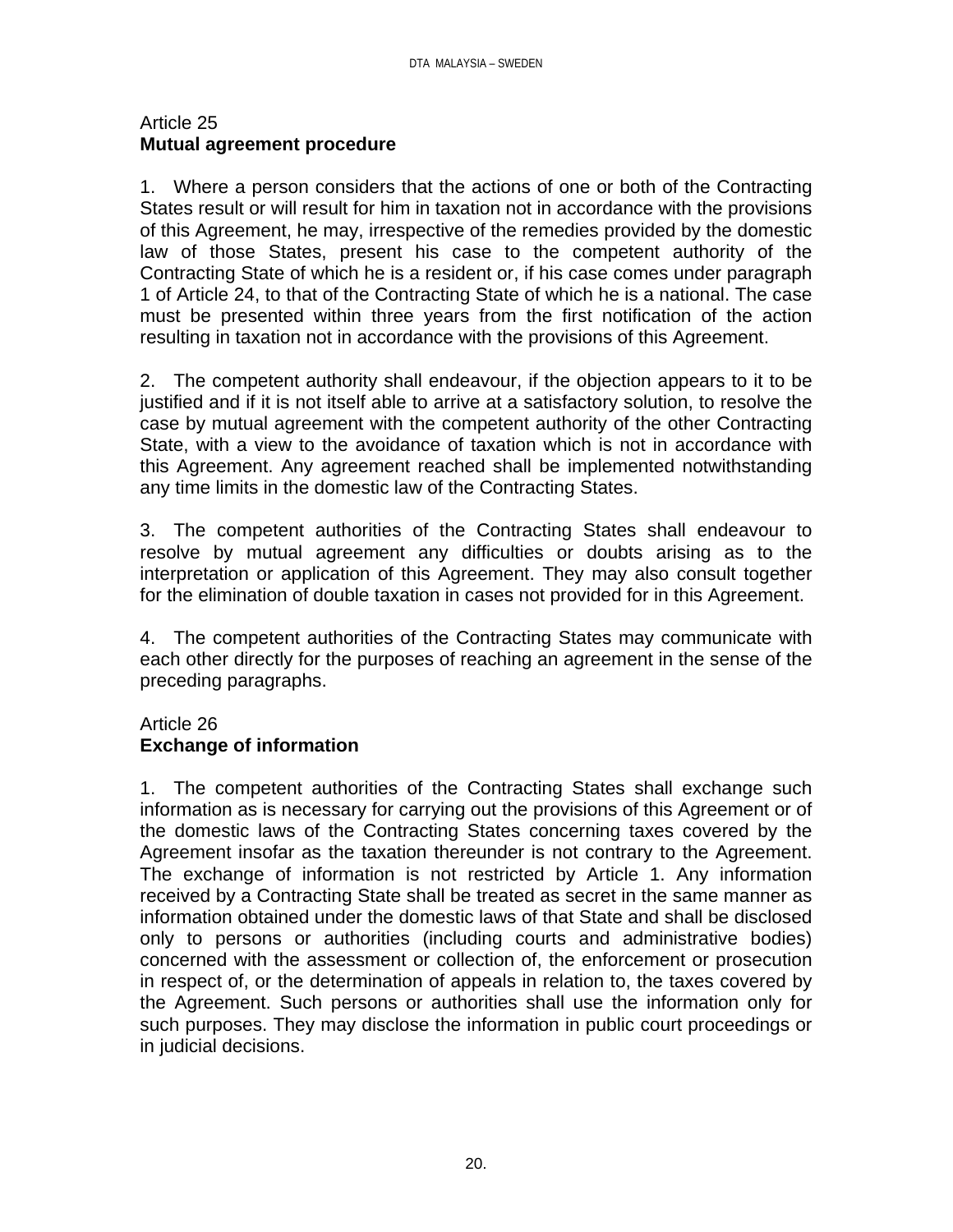2. In no case shall the provisions of paragraph 1 be construed so as to impose on a Contracting State the obligation:

- (a) to carry out administrative measures at variance with the laws or the administrative practice of that or of the other Contracting State;
- (b) to supply information which [is] not obtainable under the laws or in the normal course of the administration of that or of the other Contracting State;
- (c) to supply information which would disclose any trade, business, industrial, commercial or professional secret or trade process, or information, the disclosure of which would be contrary to public policy.

### Article 27 **Limitation of relief**

1. Where under any provision of this Agreement any income is relieved from tax in a Contracting State and, under the law in force in the other Contracting State a person, in respect of that income, is subject to tax by reference to the amount thereof which is remitted to or received in that other Contracting State and not by reference to the full amount thereof, then the relief to be allowed under this Agreement in the first-mentioned Contracting State shall apply only to so much of the income as is remitted to or received in that other Contracting State.

2. Any provision of this Agreement conferring an exemption or a reduction of tax shall not apply to persons entitled to any tax benefits under:

- (a) a law of either one of the States which has been identified in an Exchange of Notes between the States; or
- (b) any other substantially similar tax law.

## Article 28 **Members of diplomatic missions and consular posts**

Nothing in this Agreement shall affect the fiscal privileges of members of diplomatic missions or consular posts under the general rules of international law or under the provisions of special agreements.

### Article 29 **Entry into force**

1. Each of the Contracting States shall notify the other of the completion of the procedures required by its law for the entry into force of this Agreement.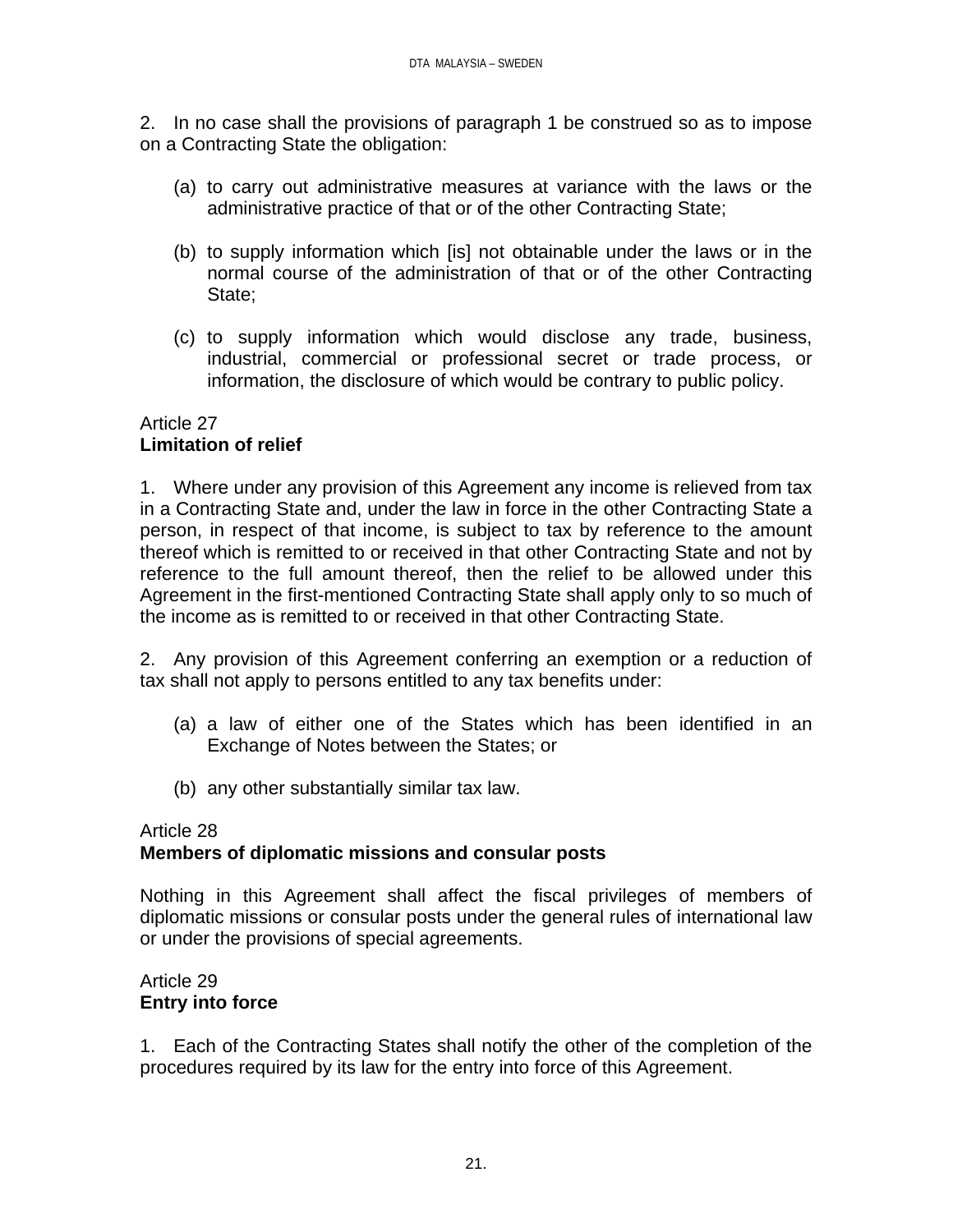2. The Agreement shall enter into force on the thirtieth day after the receipt of the later of these notifications and shall thereupon have effect:

- (a) in Malaysia:
	- (i) in respect of Malaysian tax, other than petroleum income tax, to tax chargeable for any year of assessment beginning on or after the first day of January in the calendar year following the year in which this Agreement enters into force;
	- (ii) in respect of petroleum income tax, to tax chargeable for any year of assessment beginning on or after the first day of January of the second calendar year following the year in which this Agreement enters into force;
- (b) in Sweden:
	- (i) in respect of taxes withheld at source, to income derived on or after the first day of January in the calendar year following the year in which this Agreement enters into force;
	- (ii) in respect of other taxes on income, to taxes chargeable for any tax year beginning on or after the first day of January in the calendar year following the year in which this Agreement enters into force.

3. The Agreement between the Government of Malaysia and the Government of the Kingdom of Sweden for the avoidance of double taxation and the prevention of fiscal evasion with respect to taxes on income signed at Kuala Lumpur on November 21, 1970, shall terminate and cease to have effect from the dates upon which this Agreement has effect in accordance with the provisions of paragraph 2 of this Article.

### Article 30 **Termination**

This Agreement shall remain in effect indefinitely, but either Contracting State may terminate the Agreement, through diplomatic channels, by giving to the other Contracting State written notice of termination on or before June 30th in any calendar year after the period of five years from the date on which this Agreement enters into force. In such an event this Agreement shall cease to have effect:

- (a) in Malaysia:
	- (i) in respect of Malaysian tax, other than petroleum income tax, to tax chargeable for any year of assessment beginning on or after the first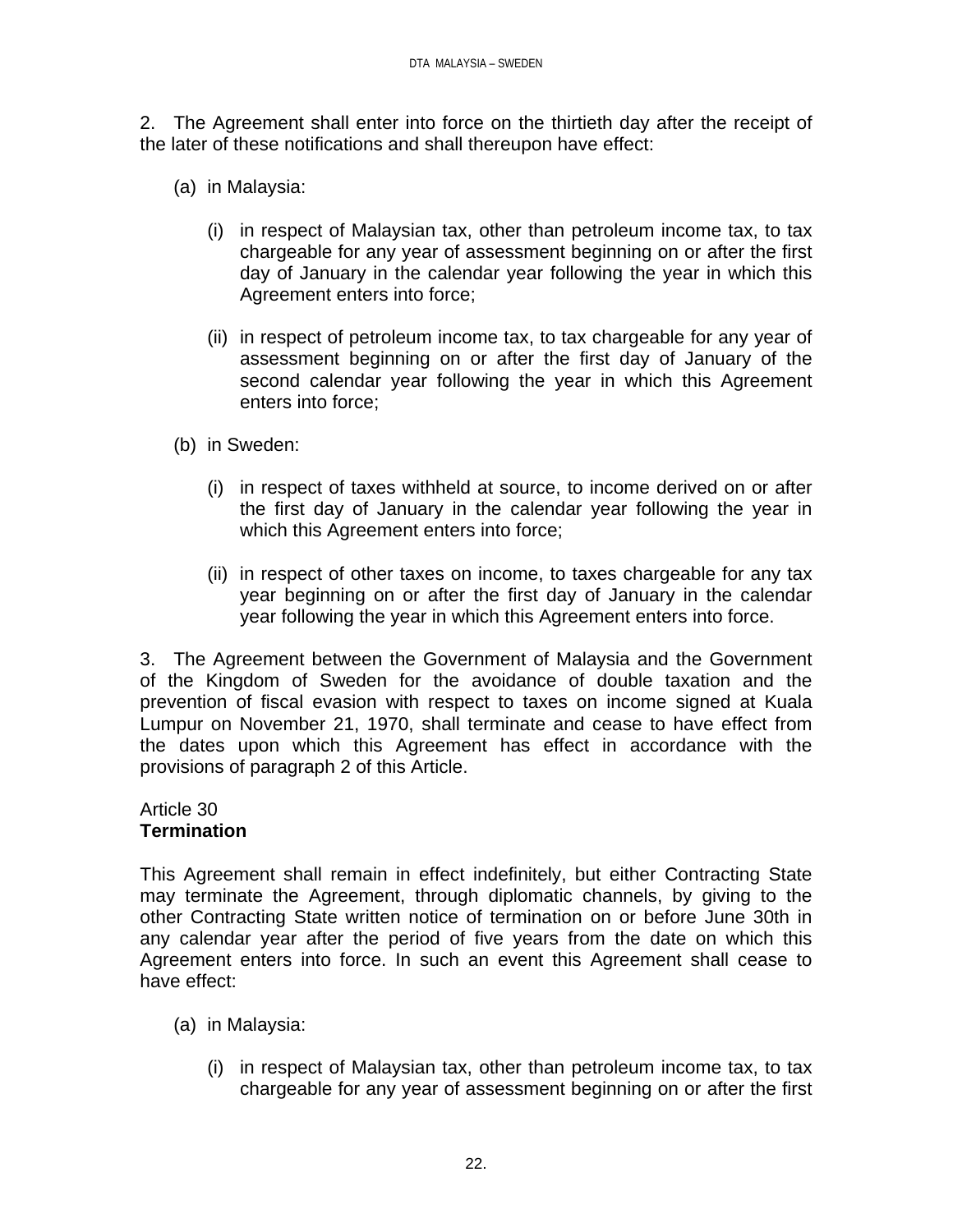day of January in the calendar year following the year in which the notice is given;

- (ii) in respect of petroleum income tax, to tax chargeable for any year of assessment beginning on or after the first day of January of the second calendar year following the year in which the notice is given;
- (b) in Sweden:
	- (i) in respect of taxes withheld at source, to income derived on or after the first day of January in the calendar year following the year in which the notice is given;
	- (ii) in respect of other taxes on income, to taxes chargeable for any tax year beginning on or after the first day of January in the calendar year following the year in which the notice is given.

In witness whereof the undersigned, duly authorised thereto, by their respective Governments, have signed this Agreement.

Done in duplicate at Stockholm this 12th day of March 2002, each in the Malay, the Swedish and the English language, the three texts being equally authentic. In the event of there being a dispute in the interpretation and the application of this Agreement, the English text shall prevail.

# **PROTOCOL**

1. At the time of signing the Agreement between the Government of the Kingdom of Sweden and the Government of Malaysia for the Avoidance of Double Taxation and the Prevention of Fiscal Evasion with respect to Taxes on Income, both Governments have agreed that the following provisions shall form an integral part of the Agreement.

- 2. It is understood that:
- (a) with reference to Article 8, profits derived by the air transport consortium Scandinavian Airlines System (SAS), the provisions of paragraph 1 shall apply only to such part of the profits as corresponds to the participation held in that consortium by SAS Sverige AB, the Swedish partner of SAS;
- (b) with reference to paragraph 3 of Article 14, gains derived by the air transport consortium Scandinavian Airlines System (SAS), the provisions of this